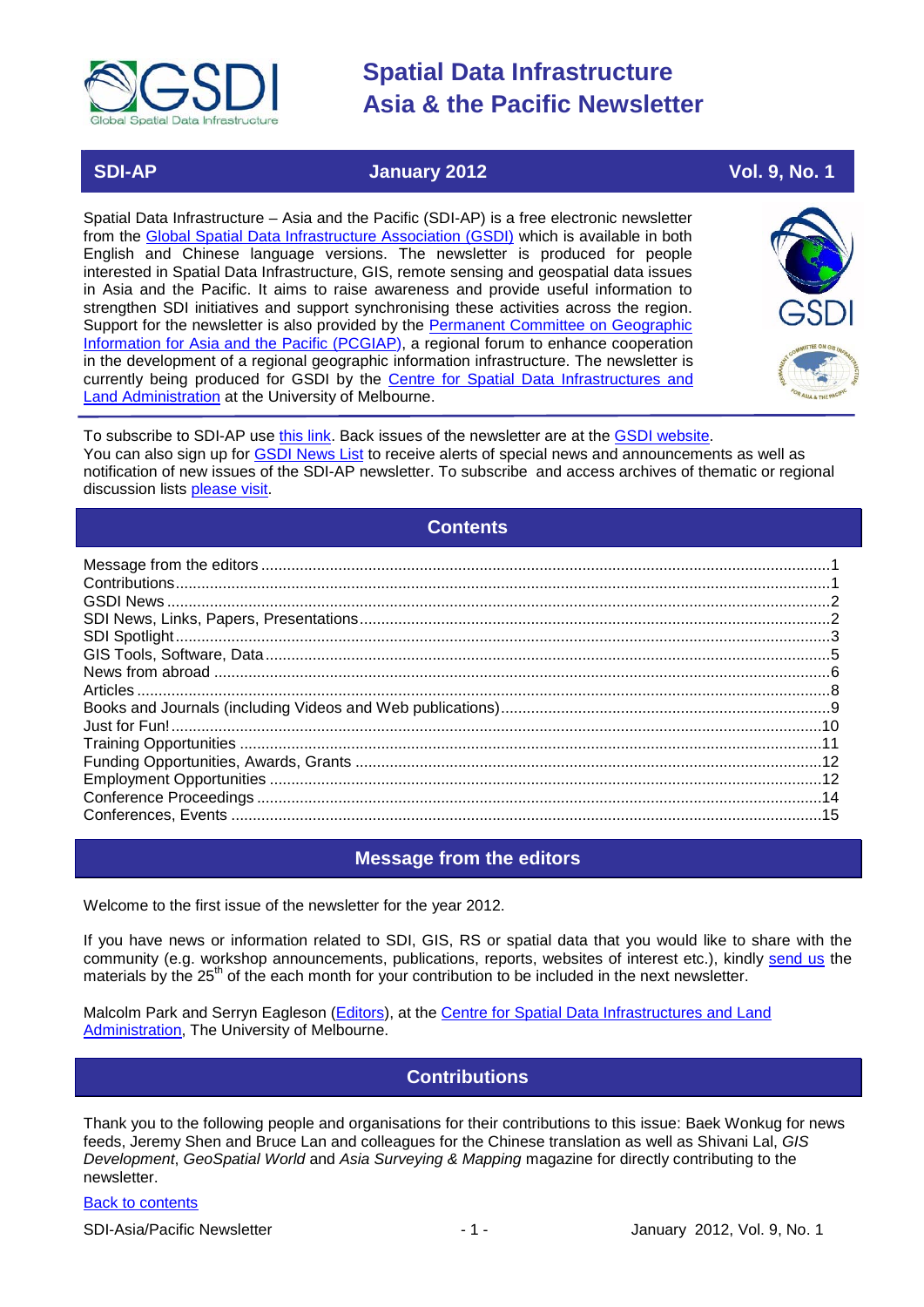

## **GSDI News**

#### <span id="page-1-0"></span>**International Geospatial Society (IGS) Free Memberships**

At its recent meeting, the GSDI Board of Directors passed a motion that allows individuals in low and very low income nations to join the International Geospatial Society (IGS) by providing specific information of value to the global community in lieu of annual cash dues. To join, simply add your professional profile to the growing interconnected network of geospatial specialists across the globe. Benefits of membership in IGS are listed at [http://www.igeoss.org/benefits.](https://owa.unimelb.edu.au/owa/redir.aspx?C=54c2b4d3973d480282dc7c38384f4204&URL=http%3a%2f%2fwww.igeoss.org%2fbenefits) For further information, contact [Harlan Onsrud,](mailto:onsrud@gsdi.org) Executive Director, GSDI Association.

#### <span id="page-1-1"></span>[Back to contents](#page-0-0)

#### **SDI News, Links, Papers, Presentations**

#### **Geospatial Awards: Submit nominations before 15th January 2012**

As you are aware, 'Geospatial World - Your Geospatial Industry Magazine' has been encouraging and recognizing excellence in the various projects, innovations and policies that have helped shape the future of the geospatial industry. We do this by inviting nominations globally for the Geospatial World Excellence Awards in the following categories:

- [Geospatial Application Excellence Awards](http://awards.geospatialmedia.net/)<br>
Geospatial Technology Innovation Awards
- [Geospatial Technology Innovation Awards](http://awards.geospatialmedia.net/)
- [Geospatial Policy Implementation Awards](http://awards.geospatialmedia.net/)

The process of nomination is now open, and I invite you to help us recognize the best of the projects, policies and innovations in our domain. **The last date for filing your nomination is 15th January 2012**. The awards will be presented to the winners selected by an International Panel of Judges, on the auspices of the awards function during Geospatial World Forum 2012, 23 - [27 April, Amsterdam, The Netherlands](http://www.geospatialworldforum.org/)**.**

#### **We request you to register yourself and complete the online nomination process by visiting**  [http://awards.geospatialmedia.net](http://awards.geospatialmedia.net/)

#### **ESRI Pledges Support for Spatial Planning of 1 Million Sq. Km Marine Park in Cook Islands**

This new commitment is in response to Cook Islands Prime Minister Henry Puna's challenge, which was issued to the international community at the summit, to provide support to developing countries who have expressed a commitment to protecting the oceans.

The Cook Islands Marine Park is a large addition to the **Pacific Oceanscape,** an innovative commitment by 16 Pacific Island governments to integrated marine conservation and sustainable management across approximately 40 million sq km of ocean. Prime Minister Puna and the Cook Islands delegation was joined at the summit by Teuea Toatu, Executive Director of the Phoenix Islands Protected Area (PIPA) in Kiribati, and a delegation from **Conservation International (CI)** which has committed technical and scientific assistance to implement the Pacific Oceanscape since its inception.

Source: [GIS User](http://www.gisuser.com/content/view/25433/2/)

#### **Director General. Ts Gankhuu from Land Affairs, Construction, Geodesy and Cartography of Mongolia shared a national report on NSDI status of Mongolia with PCGIAP members.** Source: [PCGIAP](http://www.pcgiap.org/sitebbsNoteView.do?infoid=6&dataid=68&nm=National%20News&page=1&search_type=0&search_value=)

#### **[Learn about Spatial Cyberinfrastructures](http://www.sdimag.com/contributin-to-spatial-cyberinfrastructures-paper.html)**

Earlier this year, Barbara Poore of the US Geological Survey published a valuable paper titled "Users as essential contributors to spatial cyberinfrastructures" in the Proceedings of the National Academy of Sciences (PNAS) USA. It is available as a free pre-print, which can be accessed [here.](http://www.pnas.org/content/108/14/5510.full) The SDI Magazine has published the extended abstract which is available from the link below. Source: [SDI Magazine](http://www.sdimag.com/contributin-to-spatial-cyberinfrastructures-paper.html)

#### **Geofabric update**

[Back to contents](#page-0-0) Version 2.0 of the Australian Hydrological Geospatial Fabric (Geofabric) is now available featuring several new components that increase its usability and function. The Geofabric is a specialised geographic information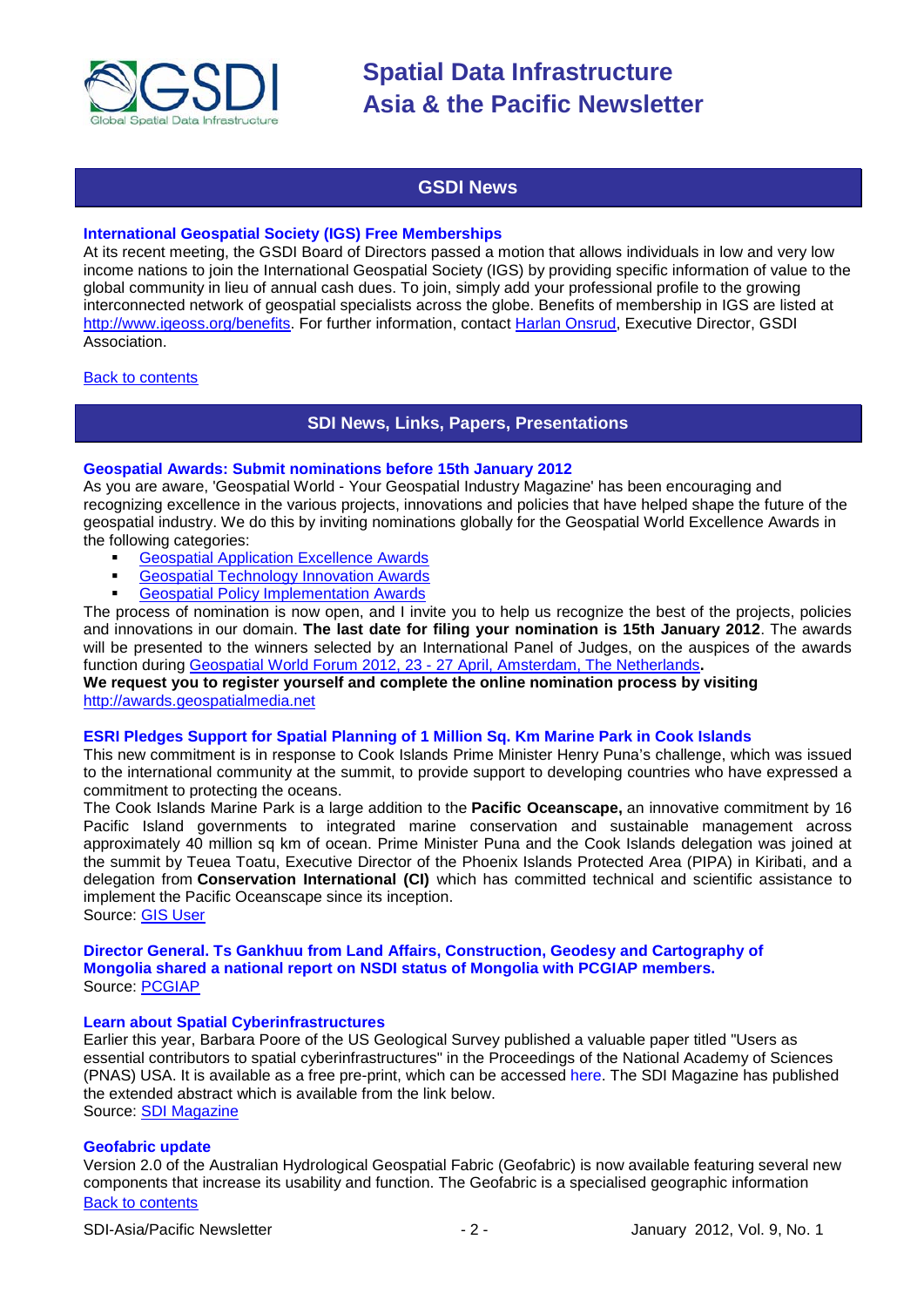

system that maps the spatial relationships between important hydrologic features such as rivers, lakes, aquifers, catchments and monitoring points.

Version 2.0 of the Geofabric was launched at the spatial@gov Conference in November 2011 and includes improved stream connectivity and new elements, such as water storage inflow and outflow nodes. Geofabric products are accompanied by a product guide, metadata, product schemas, data dictionaries, data product specifications and tutorials to assist users.

Development of the Geofabric is led by the Bureau of Meteorology in partnership with Geoscience Australia, the Australian National University Fenner School of Environment and Society, and CSIRO Water for a Healthy Country Flagship.

Source: [Bureau of Meteorology](http://www.bom.gov.au/water/geofabric/index.shtml)

#### **Scope of digital mapping exercise in city likely to be enlarged**

Mapping of utilities, a tool to identify gaps in civic amenities, may soon cover more areas in major cities, including Chennai, with the National Informatics Centre planning to suggest measures for suitable modifications to the Ministry of Defence guidelines on digital map data handling.

This follows an appeal to this effect to the NIC from officials of the civic bodies of Chennai, Mumbai, Kolkata, Bangalore, Ahmedabad and Hyderabad, at a meeting in New Delhi last week. The officials pointed to the existing restrictions pertaining to various aspects of geo-reference maps, starting with collecting and disseminating information about certain areas and facilities. Source: [The Hindu](http://www.thehindu.com/news/cities/chennai/article2745099.ece?homepage=true)

<span id="page-2-0"></span>**[Back to contents](#page-0-0)** 

### **SDI Spotlight**

This month's "Spotlight" feature is from [Katie Potts,](http://www.csdila.unimelb.edu.au/people/rteam/katie.html) a CSDILA PhD candidate investigating land and property risk management through spatial enablement.

## **Spatially enabling risk**



#### **Introduction**

Recent natural disasters such as earthquakes, flood, and fire, and other issues such as sea level

rise, asbestos and pests all highlight the spatial nature of risk and the relationship between place and risk. In order to understand this relationship to reduce the uncertainty that risks bring accurate and timely land and property information is required. Comparing the risk information with land and property information can reveal who or what land is threatened by certain risks, giving stakeholders the ability to manage these threats. Land administration systems currently hold land and property information which is fundamental for risk management; however these systems are not arranged in a way to allow for coordination and sharing across jurisdictions. Consequently the ability of governments, business and citizens to manage risk to land and property is limited.

#### **The current risk state**

Within the Australian context the problems associated with the coordination, sharing, aggregation and dissemination of information is exacerbated by the out of date administrative arrangements that exist. The framework below (Figure 1) was developed to give an overarching view of the current arrangements of all stakeholders, information infrastructures and risks in Australia currently.

The figure is separated into four different layers, each representing a different element in the complex problem.

- The first layer from the bottom is the risk layer which represents the risks that are present in society today that affect property such as flooding, earthquakes, bushfire, fraud, storms, rights restrictions and responsibilities etc.
- The second layer of the diagram represents the risk object. The risk object represents a relationship between a person and a risk. A risk object is created when a person that is affected by a risk (has a relationship with the risk) recognises that relationship. The risk object reflects this recognition because without an understanding of the risk or acknowledgement of the existence of the risk the risk in unable to be managed. Managing a risk is an active choice so the creation of the object is necessary before the stage of risk management can take place.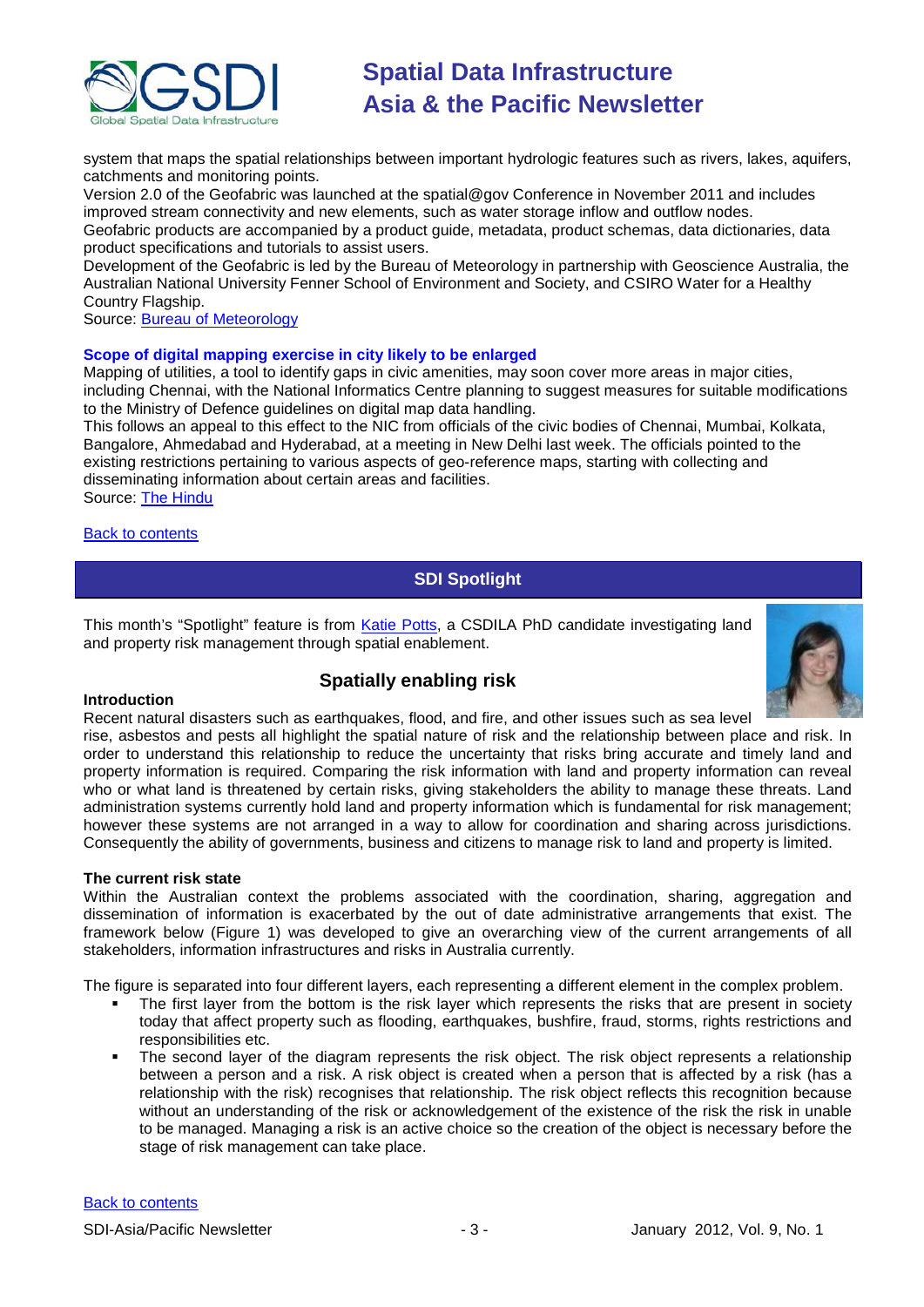



**Figure 1: The current risk environment – Australian context**

- The third layer of the diagram represents the information infrastructures that exist. These infrastructures are present in all levels of government – federal, state and local, as well as in businesses – national, state and local, and range from authoritative land administration systems, to other infrastructures which hold important land and property information.
- The final layer of the diagram is the risk management layer. This layer represents all the stakeholders that are involved in the risk management process. These stakeholders are able to carry out risk management by making choices about how to deal with risk that is relevant to them. As a part of this process the stakeholders are able to transfer the risk – one treatment option, to each other. For example the citizen might transfer the risk to an insurance company, which the insurance company may then transfer to another business to reinsure the risk.

Each different layer of the diagram is intended to work together to allow for the information about risks from the bottom of the diagram to works its way through the diagram to reach the risk management stakeholders which require the information at the top. As the diagram reflects, this is not occurring in a seamless way which is a result of the information infrastructures layer which contributes to the problem in a number of ways. The problems are a result of sharing arrangements, access problems, awareness of some infrastructures, and coordination problems.

#### **Proposed Model**

Responding to these problems raised regarding the current arrangement of the information infrastructures a framework addressing these problems has been developed. The framework (Figure 2) takes into account the current risk environment as shown in Figure 1 and transforms the information infrastructures layer of the diagram into a one networked infrastructure that uses a land administration system as the platform.

For this proposed model a land administration system was selected as the platform because it is shown to be an effective infrastructure for managing and integrating land information (Williamson and Wallace, 2007). Already land administration systems have the capability to manage rights, restrictions and responsibilities relating to land, so extending the role of these systems towards managing risks is a logical progression. The proposed framework demonstrates a networked infrastructure that is able to coordinate all of the current information infrastructures to allow for timely, accurate, and aggregated information about risks that relate to land and property to be facilitated.

To address the problem of being able to search risk information, further spatial enablement of the information within the land administration system has been included in the proposed framework. The aggregation of the information infrastructures would allow for the information to be searched across one platform, and spatial enablement of the information would greatly enhance the effectiveness of the system for the stakeholders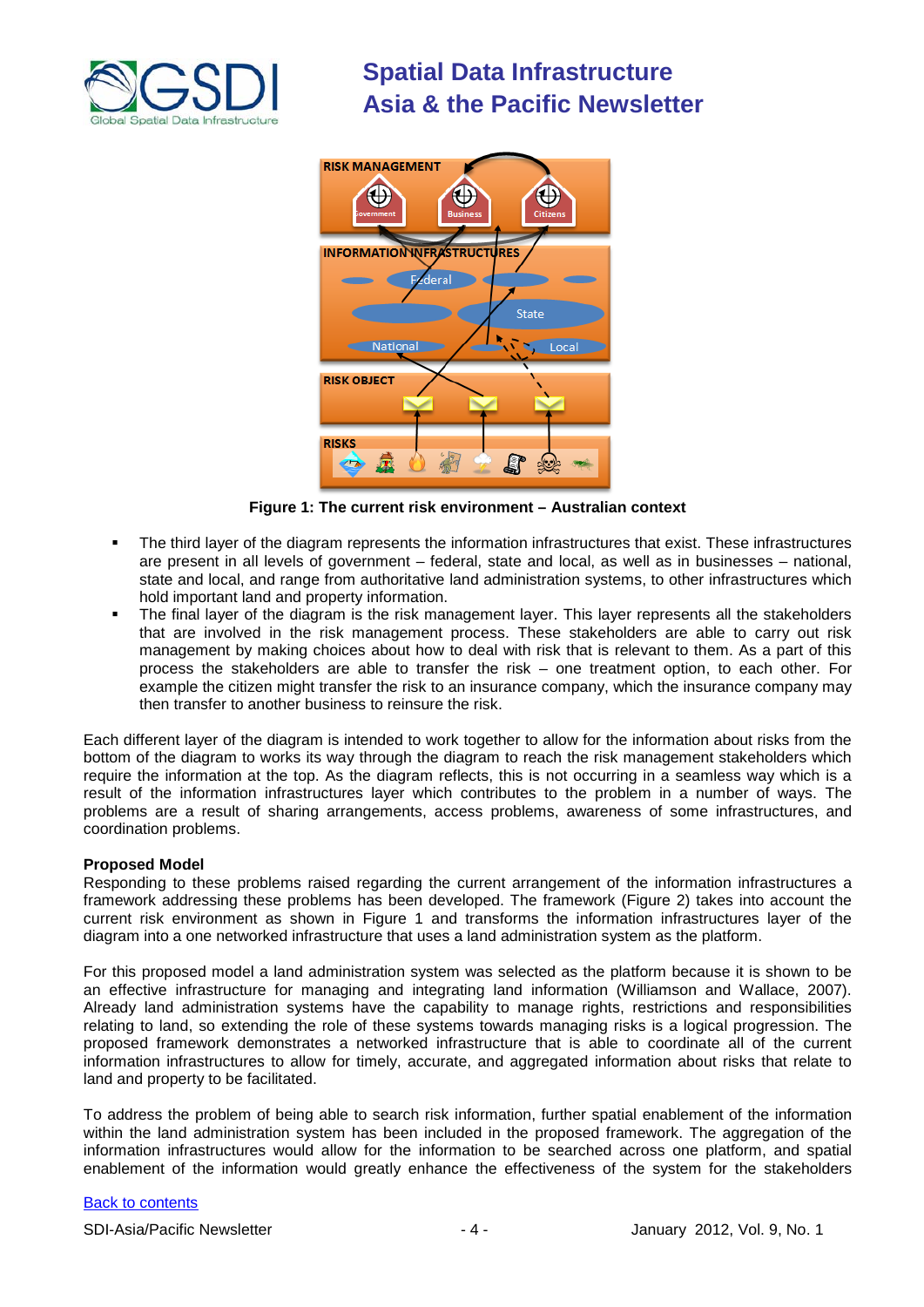

attempting to gather information. A search queried into the platform would return all of the relevant information based on the spatial located searched. Further research into the specific architecture of this framework is required.



**Figure 2: The proposed framework**

The editors remind our subscribers and readers that we welcome contributions for the *Spotlight* feature.

#### <span id="page-4-0"></span>**[Back to contents](#page-0-0)**

## **GIS Tools, Software, Data**

#### **Security Cameras As Planning Tools**

A camera system is being unveiled in the Indian capital of New Delhi that has a lot more than [security](http://www.theatlanticcities.com/technology/2011/12/crime-cameras-worth-the-money/693/) on its mind. New Delhi's new cameras are also designed to help advance a citywide 3D GIS mapping project for urban planning efforts. The first of 63 cameras was installed earlier this month, *[India Today](http://indiatoday.intoday.in/story/new-delhi-gets-powerful-monitoring-cameras/1/164490.html)* reports, and they'll be used to take high-resolution images of the city.

## **Source: [The Atlantic Cities](http://www.theatlanticcities.com/technology/2011/12/security-cameras-planning-tools/747/)**

#### **Coal seam gas and you**

The ABC has produced the most comprehensive map of Australia's coal seam gas activities made so far. Use the search tool to find gas wells in places of interest to you, and zoom in on Queensland and New South

Wales to explore the full extent of coal seam gas mining in the Great Artesian Basin.

Click on individual wells to see their status, depth, the name of the company that owns the well, and exact geographical coordinates.

Click on the 'leases' button to see where coal seam gas companies have the right to look for more gas. http://www.abc.net.au/news/specials/coal-seam-gas-by-the-numbers/ Source: [ABC](http://www.abc.net.au/news/specials/coal-seam-gas-by-the-numbers/)

## **[An Excellent Visual Comparison of Earthquake Strength](http://www.theatlantic.com/technology/archive/2011/12/an-excellent-visual-comparison-of-earthquake-strength/249806/)**

Think the 1994 Northridge quake was strong? How about Haiti's 2010 quake? This United States Geological Survey Video puts the energy released by earthquakes over the last 50 years in startling perspective. While I know that the scale that we use to measure earthquakes is not linear, it is difficult to make my brain believe it until I see it laid out like this. Take a look for yourself, and give thanks that you weren't in Chile in 1960 when the strongest quake ever recorded struck. Source: The Atlantic

#### [Back to contents](#page-0-0)

SDI-Asia/Pacific Newsletter 1992 12: All the state of the SDI-Asia/Pacific Newsletter 1997 12: 10: 10: 10: 10: 1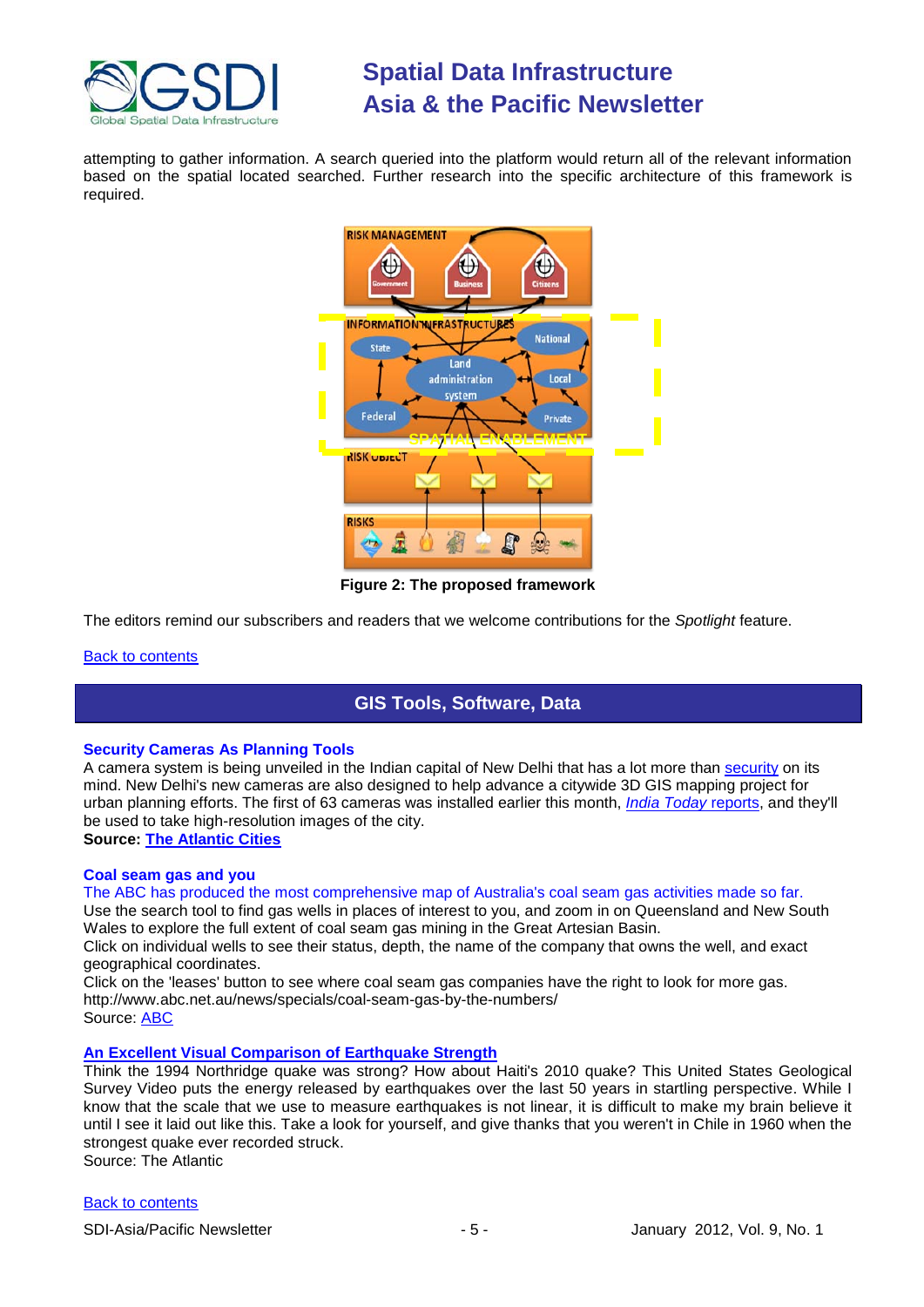

**[Extreme weather events and climate change -](http://www.gisuser.com/content/view/25340/2/) Interactive Map from NRDC** Source: GISUser and [Natural Resources Defence Council](http://www.nrdc.org/health/climate/) **[Methods for Developing NRDC's "Extreme Weather Map 2011"](http://www.nrdc.org/health/extremeweather/methods.asp)**

#### **[RICS report exposes poor land record systems worldwide](http://geospatialworld.net/index.php?option=com_content&view=article&id=23559%3Arics-report-exposes-poor-land-record-system-worldwide&catid=72%3Abusiness-market-survey-research&Itemid=1)**

Only 1.5 billion of the estimated 6 billion land parcels worldwide have land rights

formally registered in land administration systems, according to a collaborative research report by the Royal Institution of Chartered Surveyors (RICS) and Know Edge. The [report](http://www.rics.org/site/scripts/download_info.aspx?downloadID=8083) also explored a potential solution: establishing a partnership between land professionals and citizens through 'crowdsourcing'. Source: Geospatial World and [RICS](http://www.rics.org/site/scripts/news_article.aspx?newsID=2517)

#### **[Satellite images reveal Japan's tsunami was merger of](http://www.smh.com.au/environment/satellite-images-reveal-japans-tsunami-was-merger-of-two-waves-20111208-1ol9d.html) two waves**

The tsunami that devastated the north-east coast of Japan on March 11 was created by at least two wave fronts that merged to form a far more destructive ''double tsunami'', scientists in the US have said. Source: Sydney Morning Herald and [NASA](http://www.nasa.gov/topics/earth/features/tsunami20111205.html)

#### **[Preparedness is key to disaster risk management](http://geospatialworld.net/index.php?option=com_content&view=article&id=23595%3Apreparedness-is-key-to-disaster-risk-management&catid=75%3Amiscellaneous-events&Itemid=1)**

The United Nations International Conference on Space-based Technologies for Disaster Risk Management – "Best Practices for Risk Reduction and Rapid Response Mapping." The conference, held in Beijing during 22-25 November, was organised by UN SPIDER (United Nations Platform for Space-based Information for Disaster Management and Emergency Response) and the Ministry of Civil Affairs of the People's Republic of China. Source: Geospatial World Weekly

#### **[PSMSL launches interactive map of sea level changes](http://geospatialworld.net/index.php?option=com_content&view=article&id=23546%3Apsmsl-launches-interactive-map-of-sea-level-changes&catid=48%3Aproduct-cartography-map-publishing&Itemid=1)**

The UK's Permanent Service for Mean Sea Level (PSMSL) launched an interactive map that allows users to explore changes in sea level worldwide over five decades. The PSMSL, operated by the National Oceanography Centre under the auspices of the International Council for Science, is the global databank for sea-level change information. It was established in 1933.

The Anomalies Map, generated from a worldwide network of tide gauges, demonstrates how sea level varies from year to year when compared with the long-term average at a particular site, calculated over the period from 1960 to 1990. Moving a slider along the time line at the bottom of the map shows how, at some locations, sea level can vary by over 20 centimeters from year to year.

Source; Geospatial World and [physorg.com](http://www.physorg.com/news/2011-11-interactive-sea.html)

### **[Seafloor "Bridges" Found to Span Earth's Deepest](http://www.livescience.com/17673-seafloor-bridges-span-deepest-ocean-trench.html) Trench**

The Mariana Trench, located in the Pacific Ocean off the eastern coasts of Japan and the Philippines — at a depth of around 6.8 miles (11 kilometers) below sea level — is famous for being the deepest point on the planet's surface.

Now, to add to the Mariana Trench's fame, marine geophysicists recently mapped a set of surprising seafloor features nearby. At least four underwater "bridges" span the depths of the trench, where the Pacific Plate dives under the Philippine Plate. Source: **V1 Magazine** and LiveScience



<span id="page-5-0"></span>[Back to contents](#page-0-0)

**News from abroad**

*"This section has been included to highlight some of the developments happening outside the region which demonstrate SDI in action.*

#### **[Satellite imagery helps predict disease outbreak](http://geospatialworld.net/index.php?option=com_content&view=article&id=23628:satellite-imagery-helps-predict-disease-outbreak&catid=56&Itemid=1)**

Using satellite images to measure night-time light levels streaming from West African cities could prove to be an important new tool in fighting the spread of measles, according to a new study published in the December 9 issue of the journal Science.

… The research team, including a scientist from the University of Florida, analysed night-time satellite images of three cities in Niger taken between 2000 and 2004, and found that seasonal population surges correlated strongly with local measles epidemic outbreaks recorded for the same period. The epidemics kill thousands

#### [Back to contents](#page-0-0)

SDI-Asia/Pacific Newsletter  $\sim$  - 6 - The Summary 2012, Vol. 9, No. 1

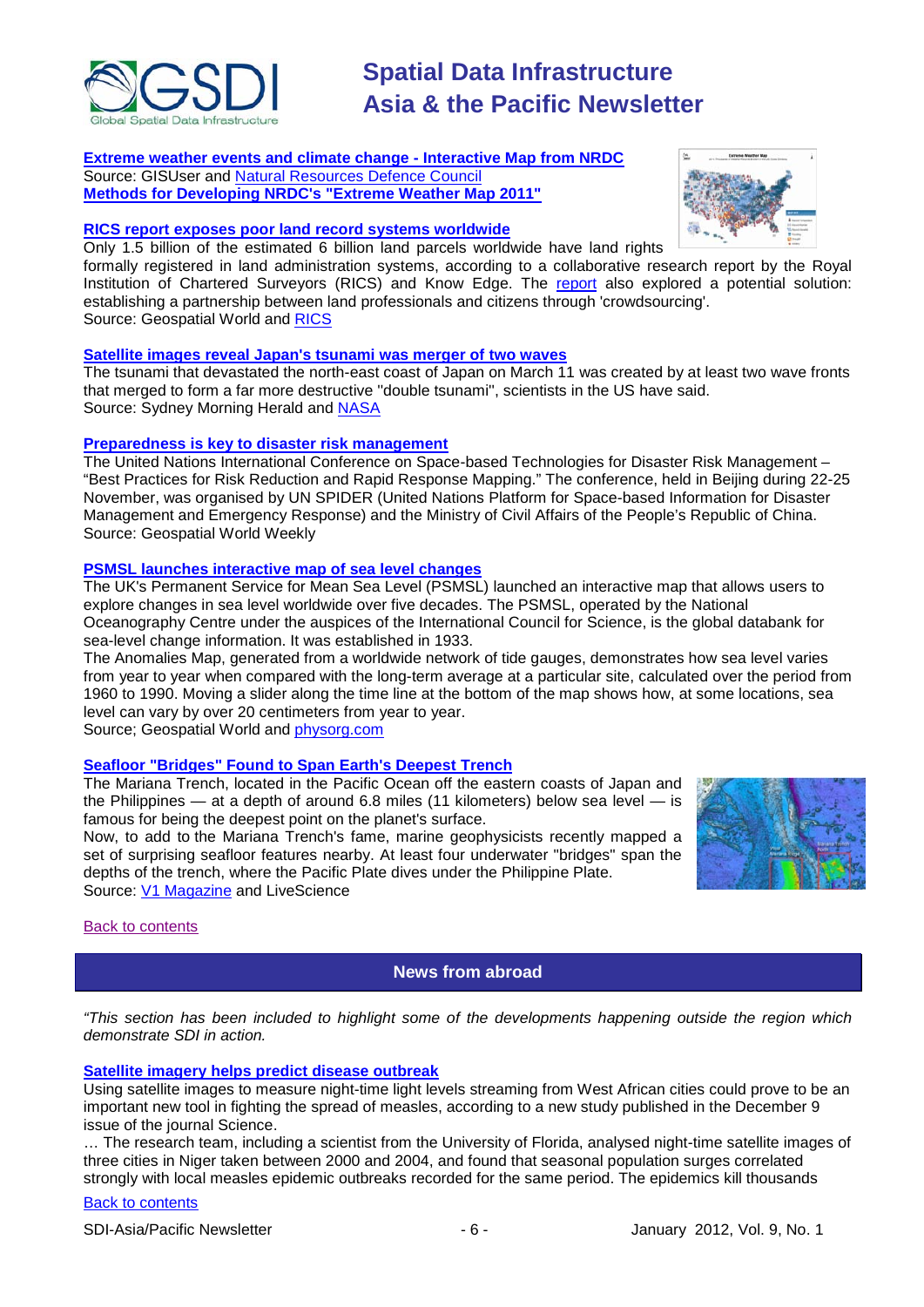

annually in West Africa, although the disease has been largely eradicated in the US through long-standing immunisation programmes.

The research showed that satellite images of city lights can reliably predict a likely outbreak by indicating where the highest concentrations of people are. In Niger, measles outbreaks occur when people crowd into the cities during the dry season each year to find work.

Source: Geospatial World Weekly & [University of Florida News](http://news.ufl.edu/2011/12/08/mapping-measles/)

#### **[Antarctic's hidden world revealed](http://www.bbc.co.uk/news/science-environment-15735625)**

Scientists have produced the most detailed map yet of the White Continent's underbelly - its rock bed. … The map is a fascinating perspective but it is more than just a pretty picture - it represents critical knowledge in the quest to understand how Antarctica might respond to a warming world.



Source: BBC News – Science & Environment

Related: **[Map tracks Antarctica on the move](http://www.bbc.co.uk/news/science-environment-14592547)** (also from BBC News – Science & Environment) Scientists have produced what they say is the first complete map of how the ice moves across Antarctica. Built from images acquired by radar satellites, the visualisation details all the great glaciers and the smaller ice streams that feed them.

#### **[US government evaluating GPS interference tests](http://geospatialworld.net/index.php?option=com_content&view=article&id=23583%3Aus-government-evaluating-gps-interference-tests&catid=43%3Aproduct-gps&Itemid=1)**

The National Telecommunications and Information Administration (NTIA) in the United States is analysing the results of tests designed to study whether LightSquared's proposed terrestrial LTE network will interfere with the operation of GPS receivers devices used for marine and outdoor recreation activities. Source: Geospatial World Weekly

#### **European Open Data**

Europe has just released a new set of directives and policies related to open government data. This was partly in response to a series of open discussions recently held online and throughout Europe in looking at the use and distribution of open data. The full report is [available.](http://europa.eu/rapid/pressReleasesAction.do?reference=IP/11/1524&format=HTML&aged=0&language=EN&guiLanguage=en)

The pertinent points are:

Making it a general rule that all documents made accessible by public sector bodies can be re-used for any purpose, commercial or non-commercial, unless protected by third party copyright;

Establishing the principle that public bodies should not be allowed to charge more than costs triggered by the individual request for data (marginal costs); in practice this means most data will be offered for free or virtually for free, unless duly justified.

Making it compulsory to provide data in commonly-used, machine-readable formats, to ensure data can be effectively re-used.

Introducing regulatory oversight to enforce these principles;

Massively expanding the reach of the Directive to include libraries, museums and archives for the first time; the existing 2003 rules will apply to data from such institutions.

Thanks to Douglas Nebert for this item

### **[Best Maps of 2011: A Defining Year in Mapping and Spatial Analysis](http://www.gotgeoint.com/archives/best-maps-of-2011-a-defining-year-in-mapping-and-spatial-analysis/)**

Source: [www.gotgeoint.com](http://www.gotgeoint.com/)

### **[NASA Earth Observatory](http://earthobservatory.nasa.gov/)**





#### **[UK Politicians Realise the Importance of GIS](http://www.vector1media.com/article/features/24725-uk-politicians-realise-the-importance-of-gis.html)**

Senior politicians do not always appreciate the value of Geographic Information and Location Intelligence. With their minds now sharply focused on boundary changes for the UK Parliament, nothing brings home the importance of spatial analysis as clearly as the threat of losing some seats. In this article Jamie Justham, Chairman of Dotted Eyes, one of the UK's leading GIS development houses, summarises how the recent and proposed legislation is being put into practice and its likely consequences. Source: V1 Magazine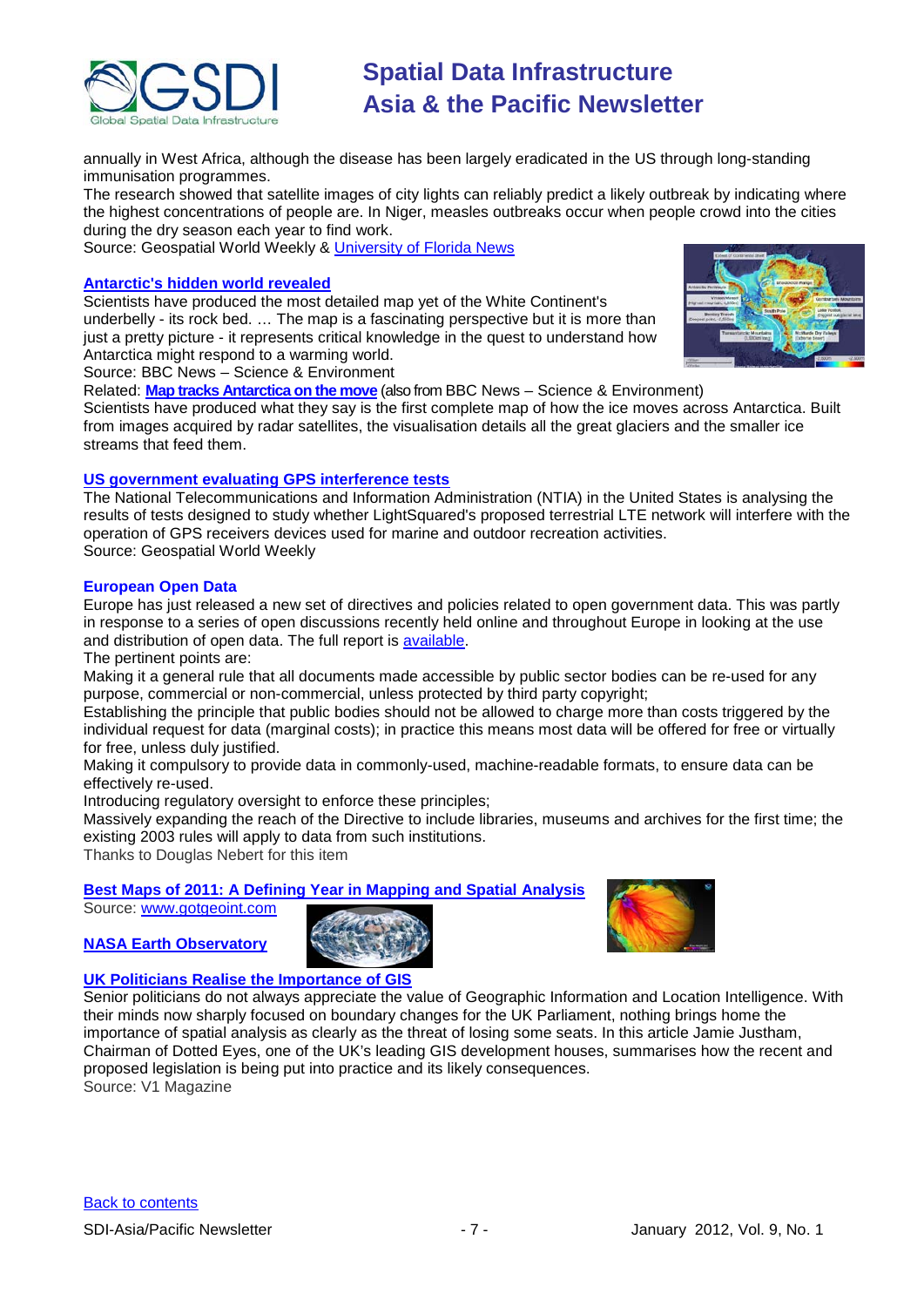

#### **Articles**

#### <span id="page-7-0"></span>**Global and Local Spatial Data Mining on Literacy Rates of Bangladesh**

This research investigates the spatial properties of Bangladesh's literacy rates and educational establishments at the Zila level. The data is from the 64 well defined administrative units of Bangladesh known as Zilas. For autocorrelation we use univariate Moran's I and other various bivariate Exploratory Spatial Data Analysis (ESDA) techniques. Spatial clusters are found with Zilas that are surrounded with Zilas with high literacy rates. The results found from this research provide interesting and useful information to government, environmentalists and relevant decision makers' in the assessment of the relative performance of a particular

geographic area. The results could also be used for causal analysis by domain experts. ICIS '11 Proceedings of the 2011 10th IEEE/ACIS International Conference on Computer and Information Science

Source: [ACM Digital Library](http://dl.acm.org/citation.cfm?id=2083937&dl=ACM)

#### **[A Few Salient Points](http://opinionator.blogs.nytimes.com/2011/12/05/a-few-salient-points/?hp)**

Anyone who's stared long enough at a map knows the experience: eventually, your eyes settle on a feature so strange that you immediately rush to the history books for the back story. And nothing gets a borderwatcher going quite like a salient [or "panhandle" as they are known in the United States].

Source: NY Times blog

#### **['Shifting from 2D to 3D is a matter of mindset'](http://geospatialworld.net/index.php?option=com_interview&int=1&view=managetemplate&id=222&Itemid=138)**

Interview with Richard Zambuni, Global Marketing Director – Geospatial, Bentley Systems Inc. Source: Geospatial World

**[Interoperability and Data Exchange for the World's Oceans](http://www.asmmag.com/201112092754/interoperability-and-data-exchange-for-the-worlds-oceans.html)** by Jeff Thurston (Asian Surveying & Mapping)

**[User requirements analysis for the development of NSDI](http://mycoordinates.org/user-requirements-analysis-for-the-development-of-nsdi/)** by [Ahmed Hamood Mohammed Al-Wardi](http://mycoordinates.org/tag/ahmed-hamood-mohammed-al-wardi/) This paper elaborates SDI situation in the Sultanate of Oman from an organisational perspective. Source: Co-ordinates

**Clearing Landmines Using Aerial Photographs** by Jose Diacono (Asian Surveying & Mapping) Manufacturing a landmine is cheap – as little as \$3. Removing it is a tedious, dangerous, lengthy and expensive process costing as much as \$1,000. The skilled resources required are limited and expensive. Landmines can be spread at rates of more than 1,000 per minute like the butterfly and dragontooth mines dropped from helicopters but it may take an entire day to clear a mere 20 square metres of mine-contaminated land.

**["The NGIS and NSDI complement each other"](http://mycoordinates.org/%E2%80%9Cthe-ngis-and-nsdi-complement-each-other%E2%80%9D/)** by Dr R Sivakumar Source: Co-ordinates

#### **[Sharing environmental data through GEOSS](http://www.unige.ch/climate/Publications/Beniston/JAGR2011.pdf)**

International Journal of Applied Geospatial Research, 2(1), 1-17, (January-March 2011)

Understanding the complexity of earth-system processes is crucial to convey improved information on the environment to decision-makers and the general public. Addressing this need by sharing environmental data is challenging because it requires a common agreed framework that allows easy and seamless integration of data from different sources. In this regard, the Global Earth Observation System of Systems (GEOSS) portends major benefits through various sharing mechanisms and by giving access to services that could be linked together to process and generate new understandable knowledge and information. Various United Nations projects could greatly benefit from the GEOSS approach.

**Keywords:** Capacity Building, Data Sharing, GEOSS, Grid Computing, Interoperability, SDI, Service Chaining

**[Experiences from world bank development support for land reform](http://mycoordinates.org/experiences-from-world-bank-development-support-for-land-reform/) [Land administration and ICT](http://mycoordinates.org/experiences-from-world-bank-development-support-for-land-reform-2/) [Land governance](http://mycoordinates.org/land-governance/)** by [Keith Clifford Bell](http://mycoordinates.org/tag/keith-clifford-bell/) Source: Co-ordinates



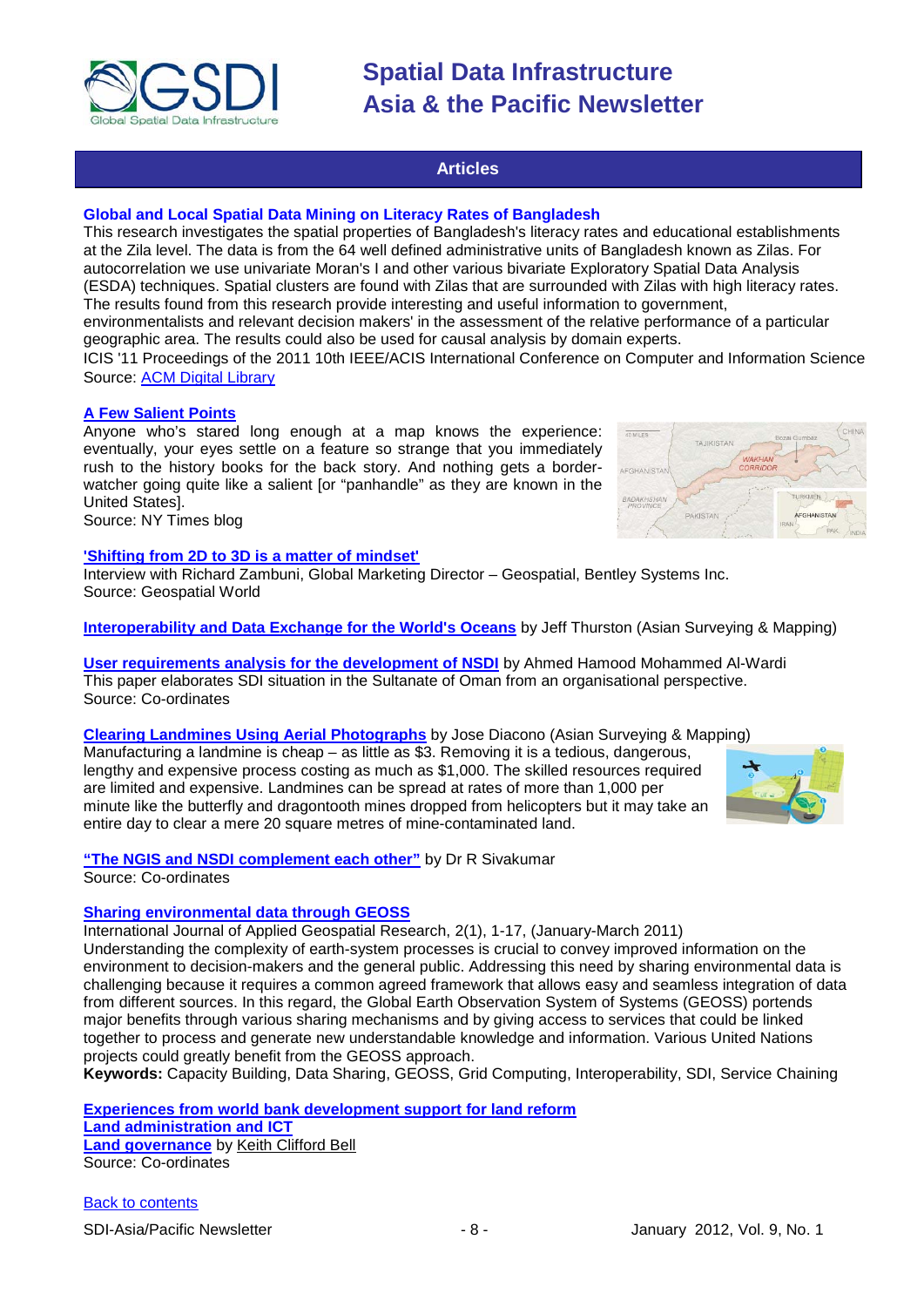

## **Books and Journals (including Videos and Web publications)**

#### <span id="page-8-0"></span>**[Borderlines blog from the New York Times](http://opinionator.blogs.nytimes.com/category/borderlines/)**

Countries are defined by the lines that divide them. But how are those lines decided — and why are some of them so strange? Borderlines explores the stories behind the global map, one line at a time. by Frank Jacobs

Frank Jacobs is a London-based author and blogger. He writes about cartography, but only the interesting bits.

#### **[Thoughts on the Geospatial industry, Open Standards and Open Source](http://cameronshorter.blogspot.com/2011/06/memoirs-of-cat-herder-coordinating.html)** Cameron Shorter's blog

#### **[The Atlas of Climate Change: Mapping the World's Greatest Challenge](http://www.amazon.com/exec/obidos/ASIN/1849712174/mongabay07-20)**

Paperback: 128 Pages

Publisher: Earthscan, 2011, 3rdEdition (978-1-84971-217-0)

Authors: Kristin Dow, PhD., and Thomas E. Downing, PhD.

Presents in clear and concise visual form the impacts and effects, solutions and

mitigation actions surrounding climate change - which is our greatest global challenge. The authors provide us with over 200 full-color maps and other illustrative details

demonstrating the climate change impacted world we live in. There are specific sections

on signs of climate change, what is driving climate change, possible responses to climate change,

consequences and policy actions of climate change, climate change data, etc. filled with precise explanation and easy to understand visual detail.

**New Zealand - SDI Cookbook Chapter 6 – [Government and Industry, moving forward.](http://www.geospatial.govt.nz/sdi-cookbook-chapter-6-government-and-industry-moving-forward)**

**[Data journalism and data visualization –](http://www.guardian.co.uk/data) The Guardian**

**Carnival Of The Geospatialists #1 - [Musings and Down-Right Cool Things Shared by the Geo Faithful](http://www.gisuser.com/content/view/25363/28/)**

**[Open Planet 5, the magazine published for the International gvSIG Conference is now available in](http://jornadas.gvsig.org/descargas/magazine)  [electronic format](http://jornadas.gvsig.org/descargas/magazine)**

#### **[SDI Magazine](http://www.sdimag.com/)**

**[Mother Pelican: A Journal of Sustainable Human Development](http://www.pelicanweb.org/solisustv08n01page1.html)** The January 2012 issue has been posted:

**[LiDAR News, Vol 1, No 23](http://www.lidarnews.com/newsletter/Vol1No23.htm) (December 2011)**

**[Think Quarterly](http://thinkquarterly.co.uk/#aboutthebook)** – Google's new on-line magazine

**[Coordinates](http://mycoordinates.org/pdf/june11.pdf)** monthly magazine

**[SERVIR-Africa community news](http://www.servirglobal.net/africa/en/News/CommunityNews.aspx)**

**[The American Surveyor newsletter](http://www.amerisurv.com/component/option,com_frontpage/Itemid,1/)** (2 December)

**GISuser - [GIS and Geospatial Technology News](http://www.gisuser.com/)**

**[National geographic website](http://www.nationalgeographic.com/)**

**[The Atlantic Cities website](http://www.theatlanticcities.com/)**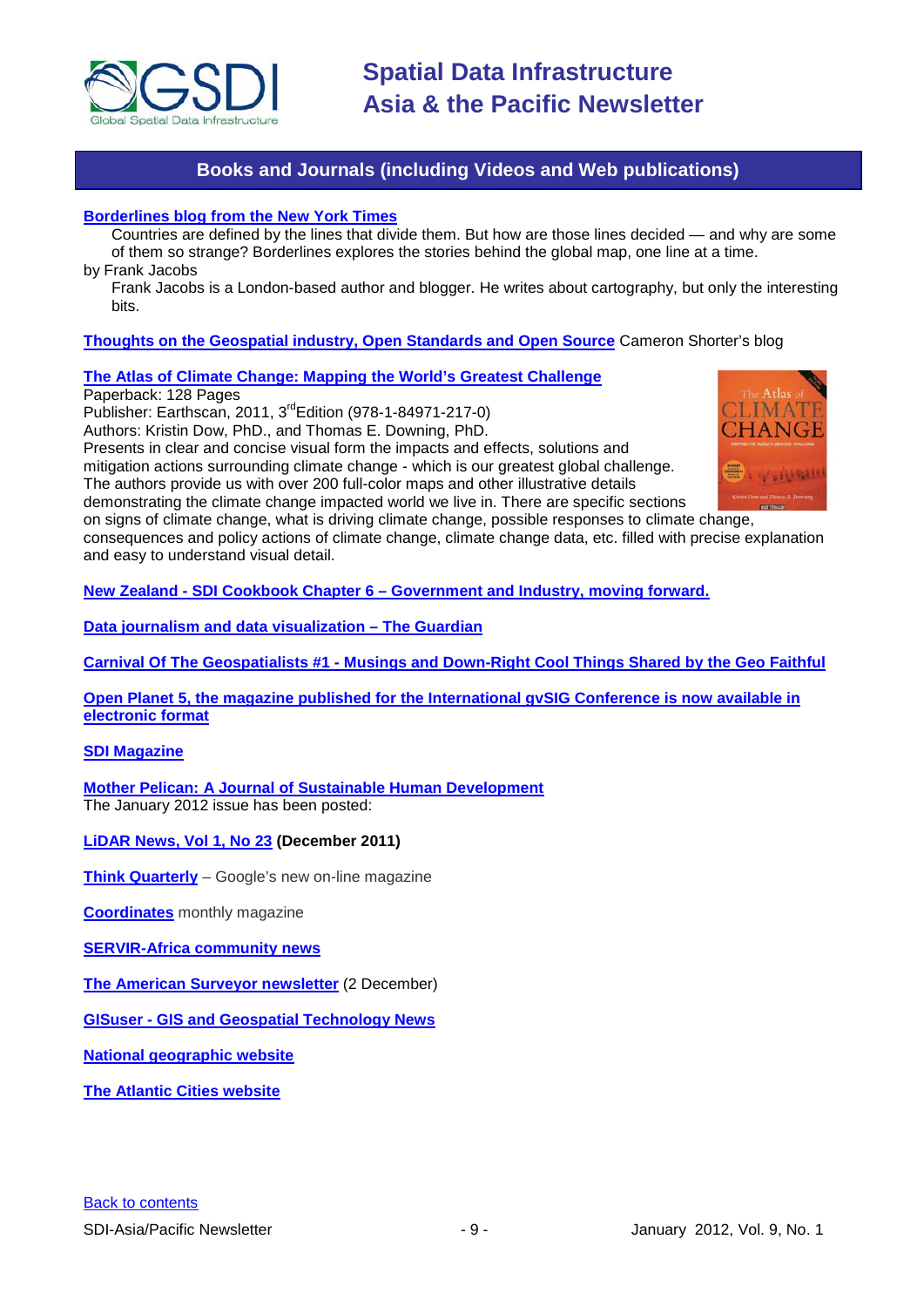

### **Just for Fun!**

#### <span id="page-9-0"></span>**[England riots: mapping the distance from home to offence](http://www.guardian.co.uk/uk/datablog/2011/dec/05/england-riots-distance-travelled-map?newsfeed=true)**

Was there a riot commute? How far were accused rioters from home? ITO World has helped us map those accused of rioting in August. See what the data says Source: The Guardian

#### **[New GPS Shoe for Seniors Available Online](http://www.gisuser.com/content/view/25312/2/)**

From Omnilink, GTX Corp and Aetrex, the GPS Shoe for senior men and women with Alzheimer's, dementia, and memory loss is now available for online purchase. The GPS Shoe is available in standard sizes, with velcro straps or shoe laces, and costs \$299.99 for the shoe and \$34.99 monthly for tracking, locating, and recovery service.

More than 5.4 million Americans have Alzheimer's disease—the leading cause of dementia—and up to 60 percent of them will become lost at least once. GTX, Aetrex, and Omnilink collaborated--contributing hardware, materials, software, and customer service elements—to produce the new GPS Shoe solution in order to give caregivers of seniors a convenient new way to monitor their loved ones' whereabouts.

The GPS Shoes continually report their location to the tracking software, which caregivers can use to track the movements of the person wearing them. Caregivers can also configure the service to receive text messages if the wearer wanders outside of a predetermined geographic area. Source: GISuser

#### **[NASA sets high bar for wannabe astronauts](http://geospatialworld.net/index.php?option=com_content&view=article&id=23555%3Ageographers-cant-be-astronaut-candidates-nasa&catid=77%3Amiscellaneous-education&Itemid=1)** – OR - **Geographers can't be astronaut candidates**

NASA called applications for a new corps of astronauts with certain changes in the eligibility criteria. Now applicants who hold Degree in social sciences (including geography) do not need to apply. Source: [Washington Post](http://www.washingtonpost.com/blogs/answer-sheet/post/nasa-sets-high-bar-for-wannabe-astronauts/2011/11/25/gIQAfNFwyN_blog.html) and Geospatial World

#### **[NORAD is ready to track Santa's flight](http://www.gisuser.com/content/view/25252/2/)**

The North American Aerospace Defense Command is getting ready to track Santa's yuletide journey!

The [NORAD Tracks Santa website,](http://www.noradsanta.org/) went live today (December 1) featuring a Countdown Calendar, a Kid's Countdown Village complete with holiday games and activities that change daily, and video messages from students and troops from around the world. With the addition of Brazilian Portuguese, the website is now available in eight languages: English, French, Spanish, German, Italian, Japanese, Brazilian Portuguese, and Chinese. Source: GISuser



Thanks to **Gordon Ojwang** for providing the additional information that the tracking started

back in 1955 when a Sears department store misprinted the number children could call to get updates on Santa's whereabouts. The number instead went through to the Colorado Springs' Continental Air Defense Command (CONAD) Center. The then Director of Operations at the time, Colonel Harry Shoup, instructed his staff to provide radar based updates to those calling in about Santa locations. The tradition of providing updates continues to this day.

#### **ALSO [Track Santa in Google Earth](http://www.noradsanta.org/en/track3d.html)**

In addition to tracking Santa on the NORAD Tracks Santa homepage, you can also track his flight in [Google](http://www.google.com/earth/index.html)  [Earth.](http://www.google.com/earth/index.html) Return to this page on Christmas Eve to follow Santa around the world in 3D.

#### **[Confidence, the Key to Women's Spatial Skills: Study](http://www.medicaldaily.com/news/20111205/8103/boosting-a-womans-confidence-helps-her-to-be-better-at-spatial-tasks-womens-spatial-tasks-zachary.htm)**

A new study shows that boosting a woman's confidence helps her to improve at spatial tasks, such as parking and map reading.

While past studies suggest that women are slower and less accurate with spatial skills than men, scientists from the University of Warwick carried out new research that reveals a women's level of confidence plays a key role in their ability to perform spatial tasks.

The full study, "Confidence Mediates the Sex Difference in Mental Rotation Performance" can be found in the journal Archives of Sexual Behavior.

Source: MedicalDaily and [Geospatial World Weekly](http://geospatialworld.net/index.php?option=com_content&view=article&id=23615%3Aconfidence-key-to-womens-spatial-skills-study&catid=74%3Amiscellaneous-research&Itemid=1)

#### **[The 'Spatially Smart Wine Project'](http://mycoordinates.org/spatially-smart-wine/)**

'Spatially Smart Wine' is a joint initiative of the International Federation of Surveyors (FIG) Young Surveyors Network, the New South Wales Institution of Surveyors Young Surveyors Group (Australia) and the University of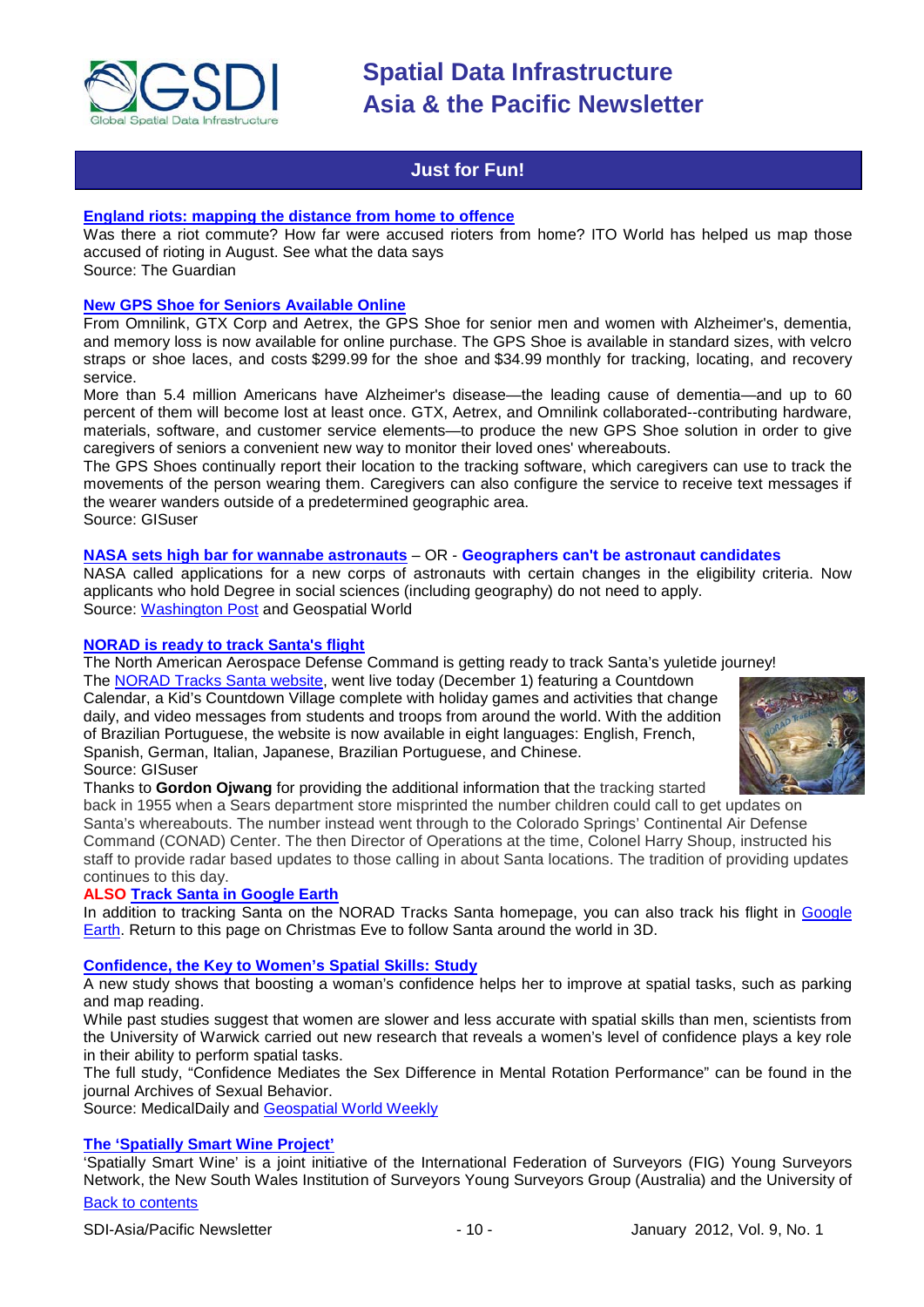

New South Wales Schools of Surveying and Mechatronic Engineering. The project was initiated to improve the networks and skills of young surveyors in the Sydney region, and to generally improve community understanding of surveying (see Figure 1). Additional benefits are increasing surveyors' knowledge of Precision Viticulture (PV)!

Source: Co-ordinates

#### <span id="page-10-0"></span>[Back to contents](#page-0-0)

## **Training Opportunities**

#### **11th NCCR Climate Summer School, 9-14 September 2012, Ticino, Switzerland**

The NCCR Climate, Switzerland's Centre of Excellence in Climate and Climate Impact Research, invites young scientists to join leading climate researchers in a scenic southern Swiss Alpine setting on the occasion of the 11th International NCCR Climate Summer School 2012.

The Summer School is focusing on the theme "the water cycle in a changing climate". This theme has been chosen due to its paramount importance in terms of both scientific challenges and pressing societal concerns. The specific topics to be addressed include:

- Observed variations of the water cycle.
- Physical processes governing the hydrological response to climate change,
- Scenarios of the water cycle in a changing climate,
- Anticipated impacts.

The Summer School invites young researchers from all fields of climate research. The courses cover a broad spectrum of climate and climate impact research issues and foster cross-disciplinary links. Each topic includes keynote plenary lectures and workshops with in-depth discussion in smaller groups. All summer school participants present a poster of their research and there will be ample opportunity for discussion.

The Summer School is open to young researchers (PhD students and Post-Docs) worldwide. Participation is highly competitive and will be limited to a maximum of 70. The registration fee (1400 CHF) includes half board accommodation, excursion and teaching material. A small number of grants will be available for students from developing countries (i.e. non-OECD countries).

**Deadline for applications:** 20 December 2011. Successful applicants will be notified in February 2012. Detailed information and the application form are available at

[<http://www.nccr-climate.unibe.ch/summer\\_school/2012/>](http://www.nccr-climate.unibe.ch/summer_school/2012/).

Contact: University of Bern, NCCR Climate Management Centre, Zähringerstrasse 25, CH-3012 Bern, Switzerland, mailto: [<nccr-climate@oeschger.unibe.ch>](mailto:nccr-climate@oeschger.unibe.ch)

Telephone +41 31 631 31 45, Telefax +41 31 631 43 38.

#### **[Large-Scale 3D Laser Scanning: The Complete Process](http://www.faro.com/site/resources/details/1373?CampaignId=70170000000bbwr)**

Don't worry if you missed the live webinar, "Large-Scale 3D Laser Scanning: The Complete Process". It's now available online for you to watch any time!

#### **[e-Learning for the Open Geospatial Community](http://elogeo.nottingham.ac.uk/xmlui)**

We are pleased to inform that the course repository for the ELOGeo (An e-Learning Framework for Using Geospatial Open Data, Open Source and Open Standards) project is ready.

ELOGeo is a JISC-funded project based at the Centre for Geospatial Science, the University of Nottingham in partnership with the Mimas Centre of Excellence at the University of Manchester. ELOGeo main collaborators are Open Source Geospatial Foundation, Open Geospatial Consortium (OGC), Ordnance Survey, Open Nottingham, International Cartographic Association (ICA) and gvSIG Association. [More details of ELOGeo.](http://elogeo.nottingham.ac.uk/index.html)

### **gvSIG Training platform opens with a first course for gvSIG users**

The gvSIG Association tries to increase its learning offer through online courses, publishing a new learning platform: gvSIG Training. In parallel, the gvSIG Association launches its official certification program. It's a step forward in the training processes in free geomatic, creating an online training centre, that contributes to the spreading as well as to the sustainability of the gvSIG project. Training without geographic barriers, and with the best professionals.

In this platform, you will find courses in several languages to learn to use the different applications of the gvSIG project, in a user level as well as in a developer one. The courses list will be extended gradually with different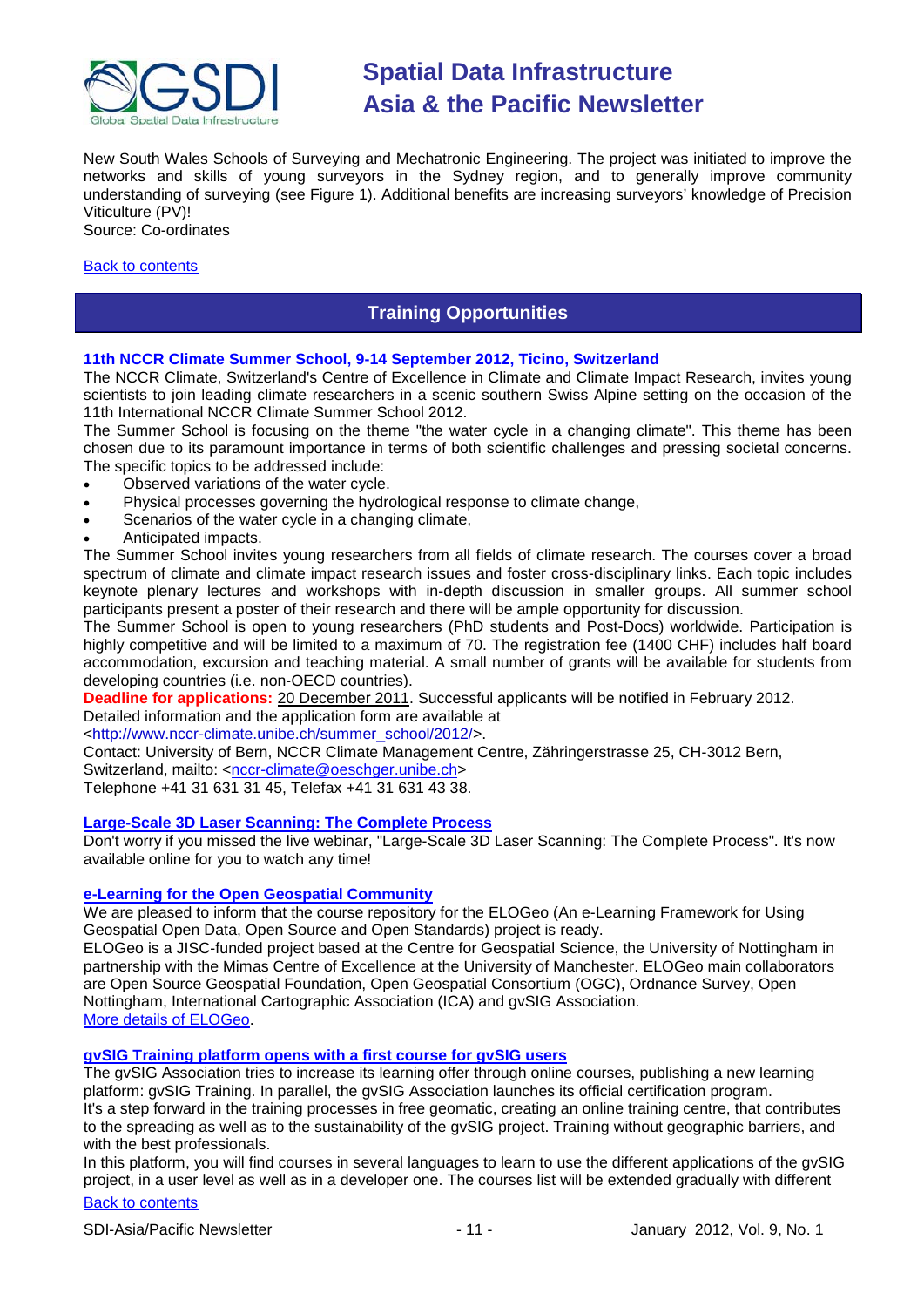

gvSIG and free geomatic specialization courses (databases, map servers...), with the objective of covering the different needs of the Community.

The courses offered by gvSIG Training are part of the training routes that are required to obtain the gvSIG official certification.

For further information:

- gvSIG Training: [<http://gvsig-training.com/>](http://gvsig-training.com/)

- gvSIG Certifications: [<http://www.gvsig.com/services/certification>](http://www.gvsig.com/services/certification)

#### **GIS Courses by Distance Education NSW Riverina Tafe**

The courses listed below are all full Geographic Information Systems courses which can be studied over a number of semesters by distance study pathways.

[Certificate III in Spatial Information Services \(GIS\)](http://www.rit.tafensw.edu.au/nec/nrme/giscourses#Cert III in Spatial Information Services (CPP30109))

[Certificate IV in Spatial Information Services \(GIS\)](http://www.rit.tafensw.edu.au/nec/nrme/giscourses#Cert IV in Spatial Information Services (CPP40209))

[Diploma of Spatial Information Services \(GIS\)](http://www.rit.tafensw.edu.au/nec/nrme/giscourses#Diploma of Spatial Information Services (CPP50207))

Sourc[e: NSW River](http://www.rit.tafensw.edu.au/nec/nrme/giscourses)

#### **[Participatory Spatial Information Management and Communication Training Kit now available on-line](http://www.cta.int/en/About-us/CTA-news/Participatory-Spatial-Information-Management-and-Communication-Training-Kit-now-available-on-line)**

Co-published by CTA and IFAD in English and Spanish, the Training Kit is a unique product that can be tailored to meet user needs, ensuring that employees get the best training available on Participatory Spatial Information Management and Communication.

The [online version](http://pgis-tk.cta.int/) was launched at the beginning of March 2011. The DVD version was launched in December 2010. The Training Kit contains 15 Modules, each presented through a series of Units. Modules cover the entire spectrum of good developmental practice – from mobilising communities to developing a communication strategy based on the outcome of participatory mapping activities. The Modules touch on topics such as the fundamentals of training, ethics and community groundwork and processes as well as the more technical low-, mid- and high-tech participatory mapping methods.

Users decide what they want to cover and when. The product has been developed using the Multimedia Training Kit (MMTK) approach – which allows you to pick and choose those Modules, Units and components that best suit your particular requirements and develop a curriculum to suit your specific needs. **Publishers:** Technical Centre for Agricultural and Rural Co-operation ACP-EU (CTA), Wageningen, The Netherlands and International Fund for Agricultural Development (IFAD), Rome, Italy Source: [The Centre for Agricultural and Rural Cooperation](http://www.cta.int/en/About-us/Who-we-are)

<span id="page-11-0"></span>[Back to contents](#page-0-0)

## **Funding Opportunities, Awards, Grants**

<span id="page-11-1"></span>[Back to contents](#page-0-0)

## **Employment Opportunities**

#### **Deputy Director, GeoSpatial**

Job Scope:

Deputise Director/GeoSpatial in the planning, governance, promotion and development of geospatial information and technology in Singapore

Responsibilities include:

- Oversees the GeoSpatial Planning and Development department on the strategic planning, policy and standards formulation, promotion, capacity building, industry and academic collaboration and technological development relating to geospatial information and technology, as well as the licensing of geospatial data and the protection of the associated intellectual property

- Oversees the GeoSpatial Information and Services department on the operations of geospatial infrastructure, databases and systems such as OneMap, GeoSpace, INLIS, etc. as well as related projects Requirements:

- Degree in any discipline

[Back to contents](#page-0-0) - At least 10 years working experience with at least 3 years experience running a business unit

SDI-Asia/Pacific Newsletter  $\sim$  12 - January 2012, Vol. 9, No. 1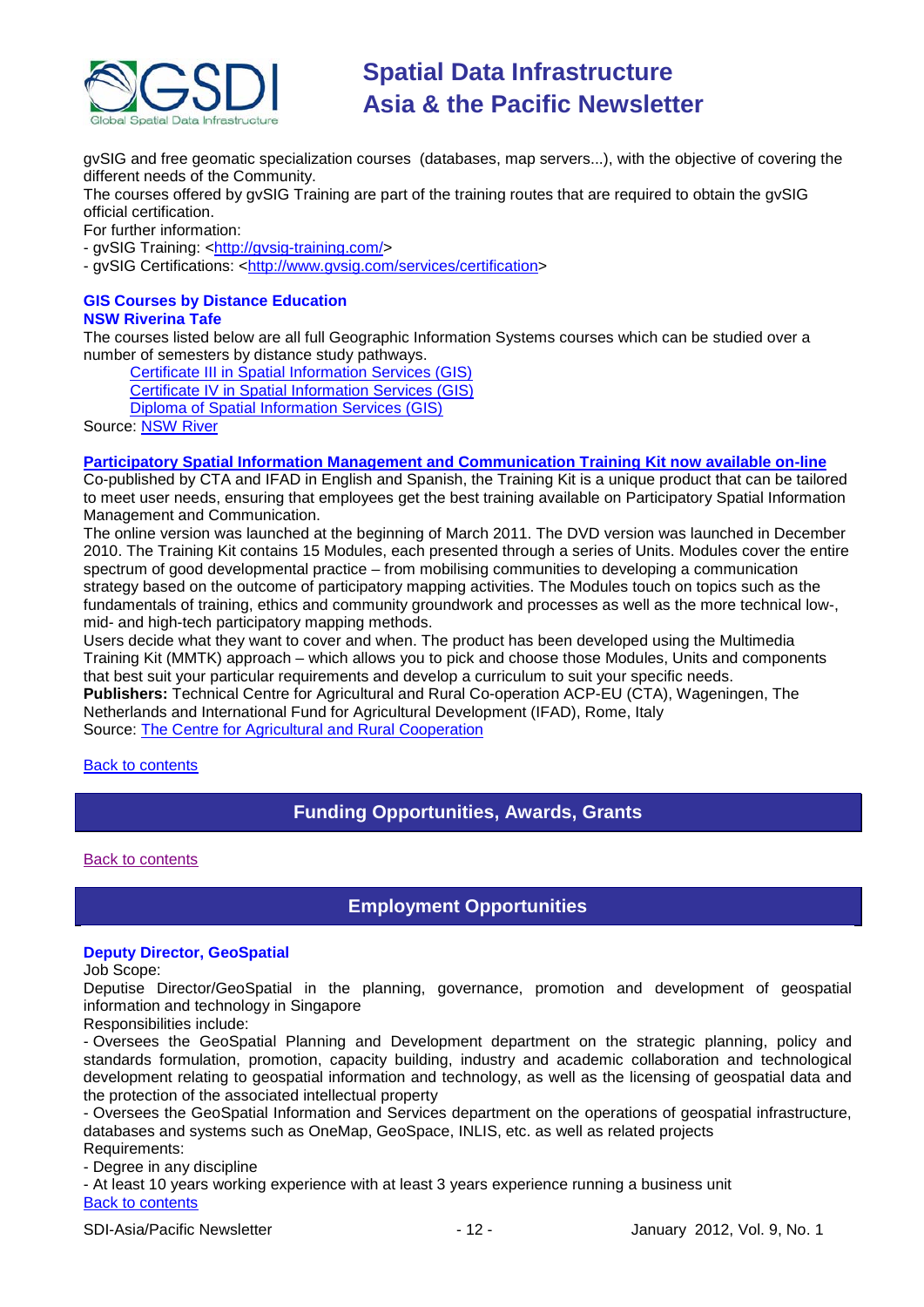

- Essential to have good knowledge and experience in geospatial information and technology and the management of Intellectual Property Rights Source: [Singapore Land Authority](http://sg.jobsdb.com/SG/EN/Search/JobAdSingleDetail?jobsIdList=400003000842651&sr=1)

### **Tender: Consultant Services for the Evaluation of the New Mozambican Geodetic Reference System (MozNet and MozGeo) in Mozambique**

#### **Project Summary**

Consultant Services for the evaluation of the new Mozambican geodetic reference system (MozNet and MozGeo) for its adoption migrating from the classic one based on TETE Datum:

REF No.: LCS-MCA-MOZ-06/M&E/11-211

Date of Issue: December 12th, 2011

Closing Date: 31 January, 2012 - 15:00 (local time)

1. The Millennium Challenge Corporation, on behalf of the United States Government, The Ministry of Planning and Development (MPD) on behalf of the Government of Mozambique has entered into a Millennium Challenge Compact for Millennium Challenge Account assistance to help facilitate poverty reduction through economic growth in Mozambique (the "Compact").<br>2. The objective of the proposed program is to

The objective of the proposed program is to reduce poverty through economic growth in four provinces of Mozambique (Niassa, Cabo Delgado, Nampula, and Zambézia) by focusing on certain investments in physical assets, policy reform, capacity building and institutional strengthening. The program contains four projects including the Water Supply and Sanitation Project (WSSP), the Roads Project, the Land Tenure Services Project, and the Farmer Income Support Project.

Proposal submission closing date: 31 January, 2012 . Visit the [website.](http://www.devex.com/en/projects/consultant-services-for-the-evaluation-of-the-new-mozambican-geodetic-reference-system-moznet-and-mozgeo-in-mozambique)

**[Post-Doctoral Position for DataONE Provenance and Scientific Workflows Working Group](https://www.dataone.org/content/post-doctoral-position-dataone-provenance-and-scientific-workflows-working-group)** The Data Observation Network for Earth [\(DataONE\)](http://dataone.org/) is recruiting a post-doctoral associate to work with the Provenance and Scientific Workflows Working Group of DataONE. This is a full-time, 12–month position initially for one year, but renewable pending progress and availability of funds. Applications will be accepted starting immediately and will be accepted until the position is filled.

The post-doctoral researcher will work with an interdisciplinary team of researchers from across the country, and be an integral member of the DataONE Provenance and Scientific Workflows Working Group (ProvWG). The main thrust of the work is research and development of interoperable workflow provenance models. This includes: development and analysis of scientific use cases of provenance; study and comparison of existing and emerging models of provenance; research to develop effective and efficient methods for provenance capture, storage, and querying; and prototypical implementation of advanced provenance technologies in collaboration with the DataONE Core Cyberinfrastructure Team (CCIT).

**Required Qualifications:** PhD completed or near completion in Computer Science, Information Science, Earth/Environmental Science, or equivalent.

The successful candidate will have strong interest in data management technologies, for example, databases, workflow systems, or provenance management, and demonstrated excellent communication skills.

The successful candidate will be expected to engage in professional development training opportunities and seminars, and travel to Working Group meetings or to present work at professional conferences.

Preferred Qualifications: Interest in and experience with scientific workflows and provenance are a plus.

The post-doc will be mentored and supervised by the DataONE PI, Dr. William Michener (UNM, USA), DataONE/ProvWG leads Dr. Bertram Ludaescher (UC Davis, USA), and Dr. Paolo Missier (U Newcastle, UK). Interested candidates should send a CV, a brief statement of interest in this position, and a list 3 references and their contact information to both [Bertram Ludaescher](mailto:ludaesch@ucdavis.edu) and [Rebecca Koskela](mailto:rkoskela@unm.edu) (Executive Director of DataONE), DataONE, University of New Mexico, 1312 Basehart Drive SE, MSC04 2815, Albuquerque, NM 87106. Inquiries for further information about the position are welcome. Salary and benefits for this position are competitive and commensurate with the applicant's qualifications and experience.

#### **GIS Job Board Launches New Website: [www.gisjobboard.com](http://www.gisjobboard.com/)**

New Site Provides Employers and Job Seekers Tools to Post and Search Jobs and Resumes in the GIS and Geospatial Disciplines

GIS Job Board has launched a new website specifically dedicated to GIS and other geospatial disciplines. The new site makes it simple for employers and job seekers to post and search for jobs and resumes. The site was created to serve the growing needs of the GIS community and help with recruiting and job seeking efforts.

Visitors also have the option to view the site in a different language if they choose, making it easier for them to have access to the content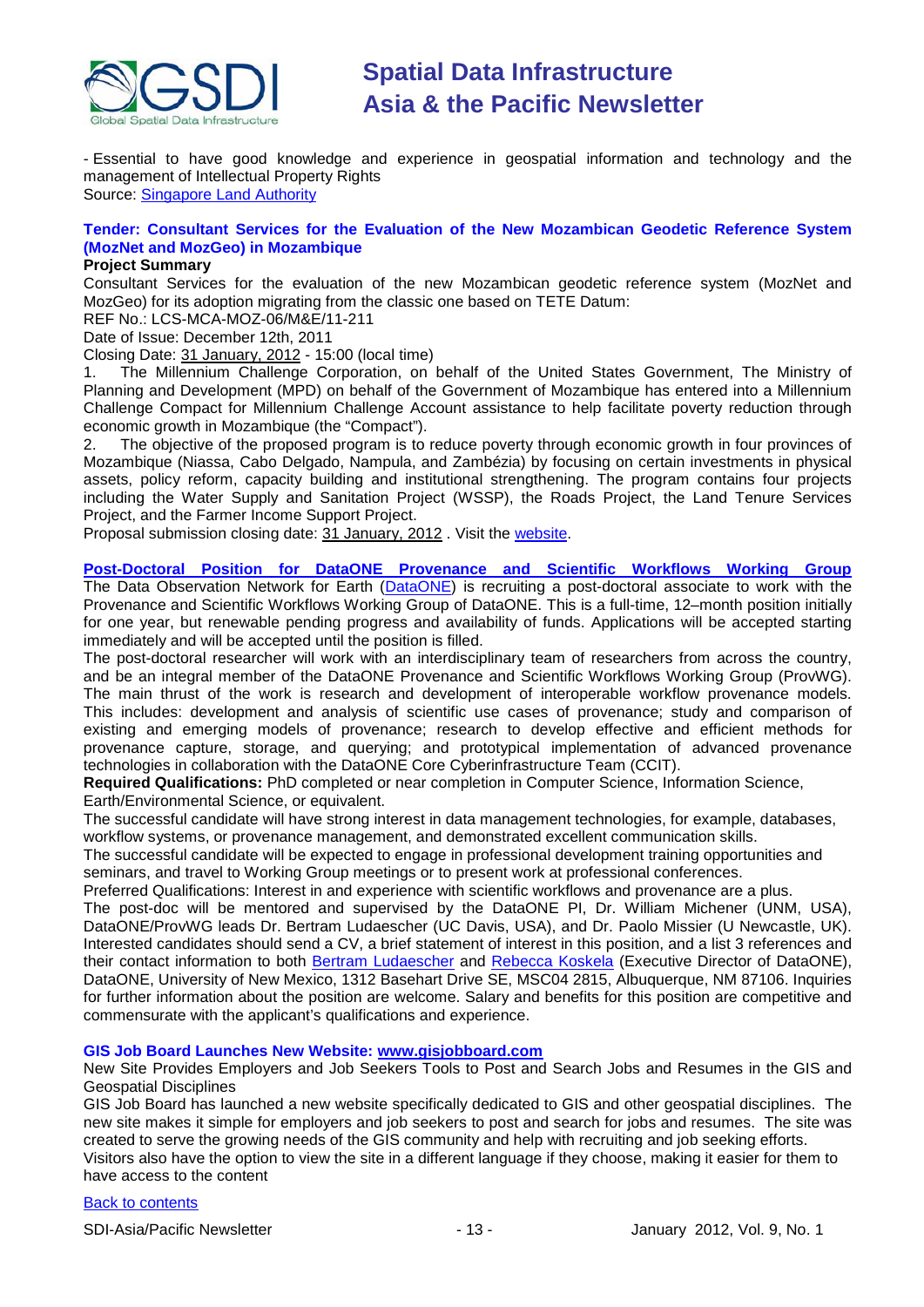

Registered users can receive jobs or resumes by email. They can also flag jobs and resumes as well as save searches, setup resume alerts, and save resumes and jobs. Users have the capability of private messaging other users in case they ever want to communicate with someone.

For more information about GIS Job Board, please visit their website at **[www.gisjobboard.com](http://www.gisjobboard.com/)**

#### <span id="page-13-0"></span>[Back to contents](#page-0-0)

## **Conference Proceedings**

[Open Planet 5, the magazine published for the](http://jornadas.gvsig.org/descargas/magazine) **International gvSIG Conference** is now available in electronic [format](http://jornadas.gvsig.org/descargas/magazine)



#### **[2nd International Workshop on 3D Cadastres organized by FIG, EuroSDR](http://www.3dcadastres2011.nl/)  [and TU Delft](http://www.3dcadastres2011.nl/)**

(16-18 November 2011, Delft, The Netherlands). Papers & Presentations available [here](http://3dcadastres2011.nl/programme/)

#### **[Seminar on Hyperspectral Earth Observation Convened in Beijing](http://www.asmmag.com/201112162780/seminar-on-hyperspectral-earth-observation-convened-in-beijing.html)**

On 1–2 December, 2011, the High Level Seminar on Hyperspectral Earth Observation convened in Beijing. Nearly 200 Chinese experts, graduate students and industry representatives in fields related to imaging spectroscopy attended the seminar. The seminar was divided into three parts: a review of the latest developments in hyperspectral Earth observation, imaging spectrometry technology, hyperspectral data processing and its applications. See [also.](http://english.ceode.cas.cn/ns/icn/201112/t20111212_79976.html)

#### **Sino-African High-Level Seminar on Drought Risk Reduction** – (24-6 September, 2011)

#### **Africa and China step up cooperation on drought risk**

From 24 to 26 September 2011 over 40 officials from China, African countries and the United Nations took part in a three-day "Sino-African High-Level Seminar on Drought Risk Reduction" which is calling for drought risk reduction to be on the agenda of the next year's Sino-African Summit for Development Cooperation. Delegates at the seminar also included heads of national meteorological services, disaster managers, national DRR (disaster risk reduction) coordinators and academics and scientists from China and 11 African countries, Ethiopia, Kenya, Madagascar, Malawi, Mozambique, Niger, Nigeria, Sudan, Tanzania, Uganda and Zimbabwe. Participants shared knowledge and scientific approaches, practical methods in drought monitoring, early warning and management of agricultural drought. For further information contact: [Shirish Ravan.](mailto:shirish.ravan@unoosa.org)

#### **[Webcast presentations of Open Source GIS Conference 2011](http://cgs.nottingham.ac.uk/~osgis11/os_call_info.html)**

The webcasts of presentations of Open Source GIS 2011 Conference (OSGIS 2011) including the plenary presentations from OGC-OSGeo Interoperability day are now available.

**INSPIRE 2011 [Conference Report](http://www.sdimag.com/20110708150/events/event-coverage/inspire-2011-conference-report.html)** 27 June – 2 July, Edinburgh, UK



#### **[2011 Esri Asia Pacific User Conference Proceedings](http://www.geodata.com.ph/index.php?option=com_content&view=article&id=226:2011-apuc-proceedings&catid=45:new-a-events)**

#### **[ISDE Working Group Meeting on Digital Earth Vision to 2020](http://www.digitalearth-isde.org/news/Digital%20Earth%20Vision%20to%202020.html)**

<span id="page-13-1"></span>In March 2011, the International Society for Digital Earth held a working group meeting in Beijing on a Digital Earth Vision to 2020. The meeting brought together a diverse group of experts in an attempt to imagine how Digital Earth might evolve over the next decade. The Vision to 2020 is an updated reevaluation of the Digital Earth concept presented by Al Gore in 1998. This new vision takes into account the advances in technology made so far in the 21st century, considers changes in society and the ways people interact with technology, and anticipates the drivers that will affect future development.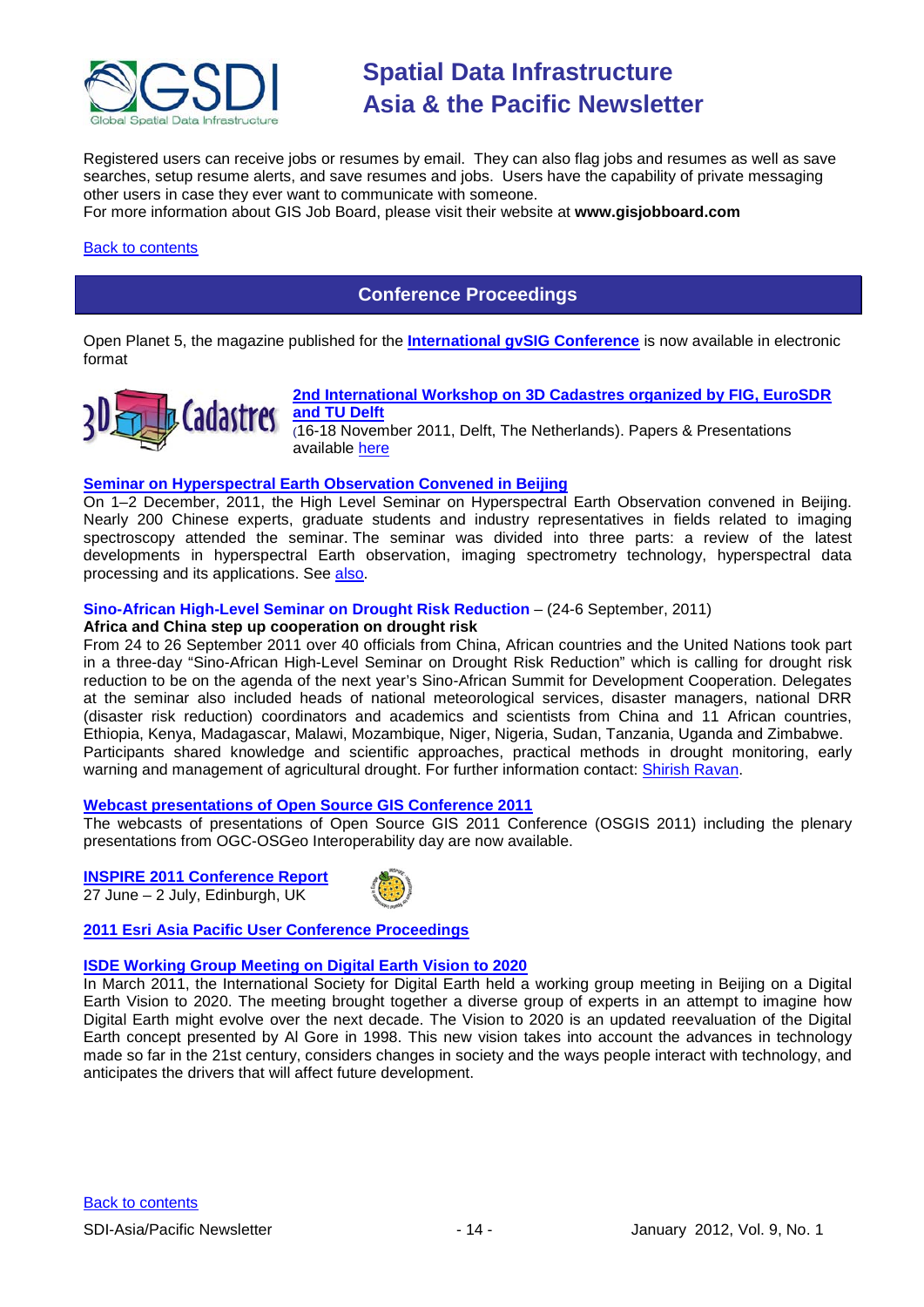

### **Conferences, Events**

For upcoming events of global or major international interest, please visit the [upcoming conference list o](http://gsdi.org/events/upcnf.asp)n the GSDI website – as this conference list will be reserved for conferences within or with specific interest to the Asia Pacific Region.

#### **The editors welcome news of conferences & events from the newsletter subscribers**

#### **[Call for Expression of Interest to host AARSE 2014 and future Conferences](http://lists.gsdi.org/pipermail/sdi-africa/2010-November/001135.html)**

Call for Expression of Interest to host the 10th biennial International Conference of the African Association of Remote Sensing of the Environment (AARSE) in October 2014 and future Conferences. The 9th conference will be held in Morocco in October 2012.

| <b>Date</b>         | <b>Location</b>                           | <b>Event</b>                                                                                                                                                                                                                                                                         |                                                                                                                                                                                                                                                                                                                                                                                                                                                                                                                                                                                         |  |
|---------------------|-------------------------------------------|--------------------------------------------------------------------------------------------------------------------------------------------------------------------------------------------------------------------------------------------------------------------------------------|-----------------------------------------------------------------------------------------------------------------------------------------------------------------------------------------------------------------------------------------------------------------------------------------------------------------------------------------------------------------------------------------------------------------------------------------------------------------------------------------------------------------------------------------------------------------------------------------|--|
| <b>January 2012</b> |                                           |                                                                                                                                                                                                                                                                                      |                                                                                                                                                                                                                                                                                                                                                                                                                                                                                                                                                                                         |  |
| $10 - 12$ January   | University of BC,<br>Vancouver,<br>Canada | <b>Economic and Social Sustainability.</b>                                                                                                                                                                                                                                           | Eighth International Conference on Environmental, Cultural,                                                                                                                                                                                                                                                                                                                                                                                                                                                                                                                             |  |
| $16 - 18$ January   | UCLA,<br>Los Angeles,<br><b>USA</b>       | <b>KNOWLEDGE AND SOCIETY</b><br>academic Journal.<br>short abstract) is 11October.                                                                                                                                                                                                   | EIGHTH INTERNATIONAL CONFERENCE ON TECHNOLOGY,<br>Presenters may choose to submit written papers for publication in<br>the fully refereed International Journal of Technology, Knowledge<br>and Society. If you are unable to attend the conference in person,<br>virtual registrations are also available which allow you to submit a<br>paper for refereeing and possible publication in this fully refereed<br>The <b>deadline</b> for the next round in the call for papers (a title and<br>Proposals are reviewed within two weeks of submission.                                  |  |
| February 2012       |                                           |                                                                                                                                                                                                                                                                                      |                                                                                                                                                                                                                                                                                                                                                                                                                                                                                                                                                                                         |  |
| $7 - 9$ February    | Gurgoan, India                            | <b>India Geospatial Forum</b><br><b>Important Dates to Remember</b><br><b>Abstract Submission</b><br>Abstract Acceptance<br><b>Author Registration</b><br><b>Full Paper Submission</b><br><b>Award to encourage young geospatial scientists</b><br>India') during 8-9 February 2012. | November 11, 2011<br>November 30th, 2011<br>December 9th, 2011<br>December 16th, 2011<br>To encourage young researchers working in the areas of geospatial<br>science and technologies, Rachapudi Kamakshi Memorial Trust<br>has instituted the Rachapudi Kamakshi Memorial Gold Medal for<br>'Young Geospatial Scientist <sup>™</sup> .' The award, consisting of a gold<br>medal, citation plaque and a certificate of merit, will be awarded<br>annually during the biggest congregation of geospatial community<br>in the country, India Geospatial Forum (previously known as 'Map |  |
| <b>March 2012</b>   |                                           |                                                                                                                                                                                                                                                                                      |                                                                                                                                                                                                                                                                                                                                                                                                                                                                                                                                                                                         |  |
| 21-3 March<br>"NEW" | Darwin,<br><b>AUSTRALIA</b>               | NT Spatial 2012:<br><b>Northern Exposure "Science and Applications"</b><br><b>Important dates:</b><br>Registrations open 1 December 2011<br>Abstracts due<br>Notification of Abstract acceptance 30 January 2012<br>Registrations close 16 March 2012                                | <b>16 January 2012</b>                                                                                                                                                                                                                                                                                                                                                                                                                                                                                                                                                                  |  |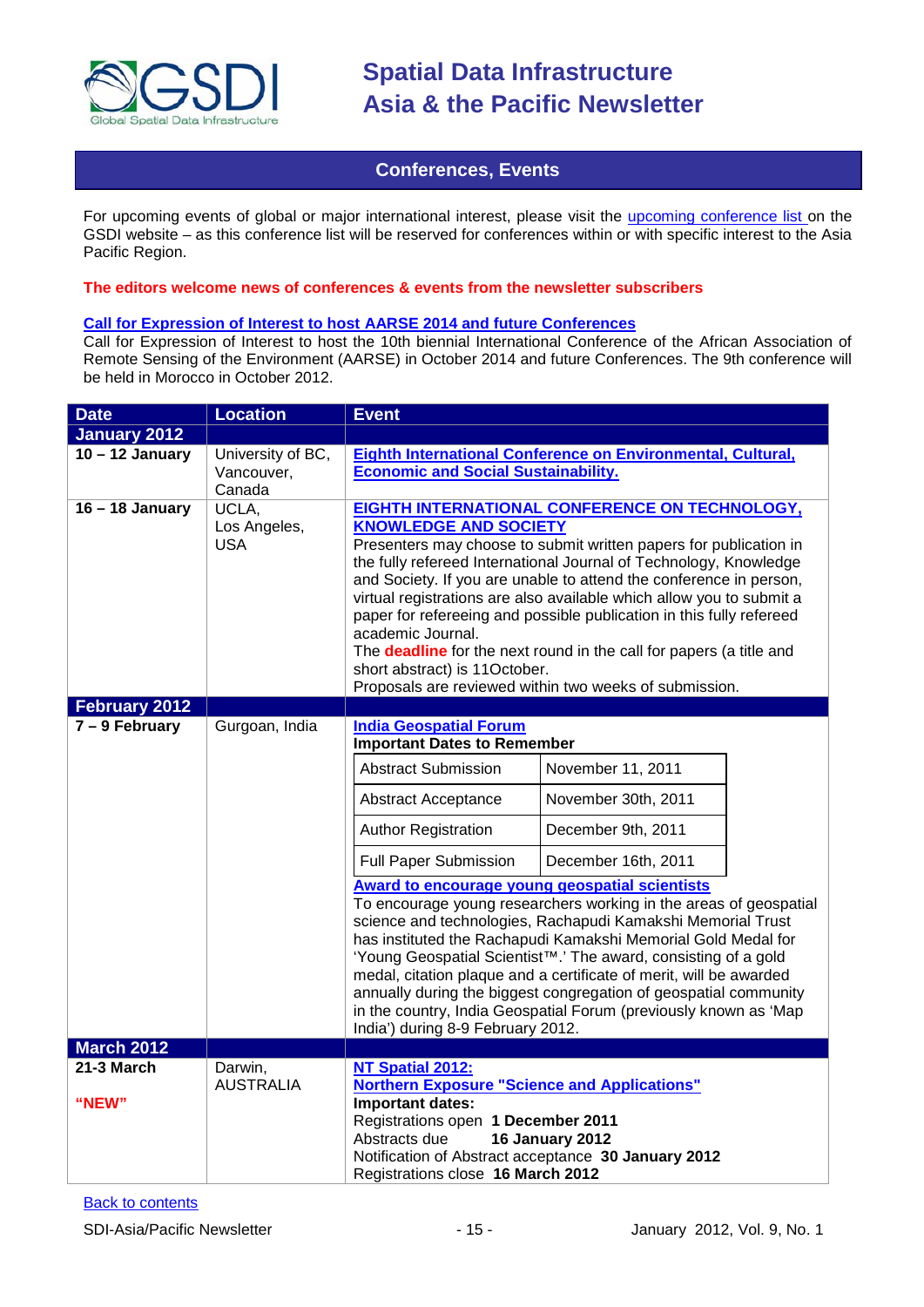

|                   |                        | Presentations & Papers (optional) due 19 March 2012<br>Pre-Conference workshops (optional) 21 March 2012<br>Sponsors trade display<br>22 March 2012<br>Conference start<br>22 March 2012<br>NT Spatial & Awards Dinner 22 March 2012<br>Final day of conference<br>23 March 2012<br>Contact                                                                                                                                                                                                                                                                                                                                                                                                                                                                                                                                                                                                                                                                                                                                                                                                                                                                         |
|-------------------|------------------------|---------------------------------------------------------------------------------------------------------------------------------------------------------------------------------------------------------------------------------------------------------------------------------------------------------------------------------------------------------------------------------------------------------------------------------------------------------------------------------------------------------------------------------------------------------------------------------------------------------------------------------------------------------------------------------------------------------------------------------------------------------------------------------------------------------------------------------------------------------------------------------------------------------------------------------------------------------------------------------------------------------------------------------------------------------------------------------------------------------------------------------------------------------------------|
| <b>April 2012</b> |                        |                                                                                                                                                                                                                                                                                                                                                                                                                                                                                                                                                                                                                                                                                                                                                                                                                                                                                                                                                                                                                                                                                                                                                                     |
| 11 - 13 April     | Lancaster, UK          | Call for Papers, GISRUK2012, Lancaster University, 2012<br>We are pleased to invite you to submit short (~1500 word) papers<br>for the 20th annual GIS Research UK conference (GISRUK).<br>We welcome papers covering all aspects of theoretical and applied<br>GIS research, particularly those within the following themes:<br>• Environmental Geoinformatics<br>• Open-Source GI<br>$\bullet$ Web2.0<br>• Qualitative GIS<br>• Spatial Ecology<br>$\bullet$ Health<br>• Emergency Response<br>• Landscape Visualisation<br>• Geospatial Semantics<br>• Location-Based Services                                                                                                                                                                                                                                                                                                                                                                                                                                                                                                                                                                                   |
| 23 - 27 April     | Amsterdam,             | • Remote Sensing and Photogrammetry<br>The closing date for submissions is 25th November 2011. All<br>papers will be subject to peer review with accepted papers<br>allocated to oral and poster sessions accordingly. Conference<br>proceedings including all papers accepted for oral and poster<br>presentation will be made available as a free e-book (with ISBN)<br>and as hardcopy for purchase via http://www.lulu.com.<br>The conference will be proceeded by a Open Source GeoSpatial<br>software workshop and a Young Researchers Forum commencing<br>on Tuesday 10th April 2012.<br>The keynote speakers for the conference will be:<br>- Pete Atkinson, University of Southampton, UK<br>- Mei-Po Kwan, Ohio State University, USA<br>- Tyler Mitchell, Executive Director, OSGeo, USA<br>For more information and submission details please visit the<br>conference website: http://www.lancs.ac.uk/gisruk2012 or contact<br>members of the local organising committee via<br>gisruk2012@lancs.ac.uk . We look forward to receiving your<br>submissions and welcoming you to Lancaster in 2012.<br><b>GEOSPATIAL</b><br><b>Geospatial World Forum</b> |
|                   | The Netherlands        | WORLD <b>A</b><br>Theme: Geospatial Industry & World Economy<br><b>FORUM</b><br>Register before 31 <sup>st</sup> January 2012 for early bird discount                                                                                                                                                                                                                                                                                                                                                                                                                                                                                                                                                                                                                                                                                                                                                                                                                                                                                                                                                                                                               |
| <b>May 2012</b>   |                        |                                                                                                                                                                                                                                                                                                                                                                                                                                                                                                                                                                                                                                                                                                                                                                                                                                                                                                                                                                                                                                                                                                                                                                     |
| 13-17 May         | Quebec City,<br>Canada | 2012 Joint World Conference<br><b>GSDI 13 and Canadian Geomatics Conference (CCC)</b><br>hosted by GEOIDE Network<br>GSDI 13 invites presentations/papers covering the full range of<br>practice, development and research experiences that advance the<br>practice and theory of spatial data infrastructure development and<br>spatial enablement of society. GSDI 13 will support three primary<br>forms of publication:<br>(1) a normal conference proceedings with abstracts and full articles<br>(non-refereed and refereed), published on a USB drive or CD and                                                                                                                                                                                                                                                                                                                                                                                                                                                                                                                                                                                              |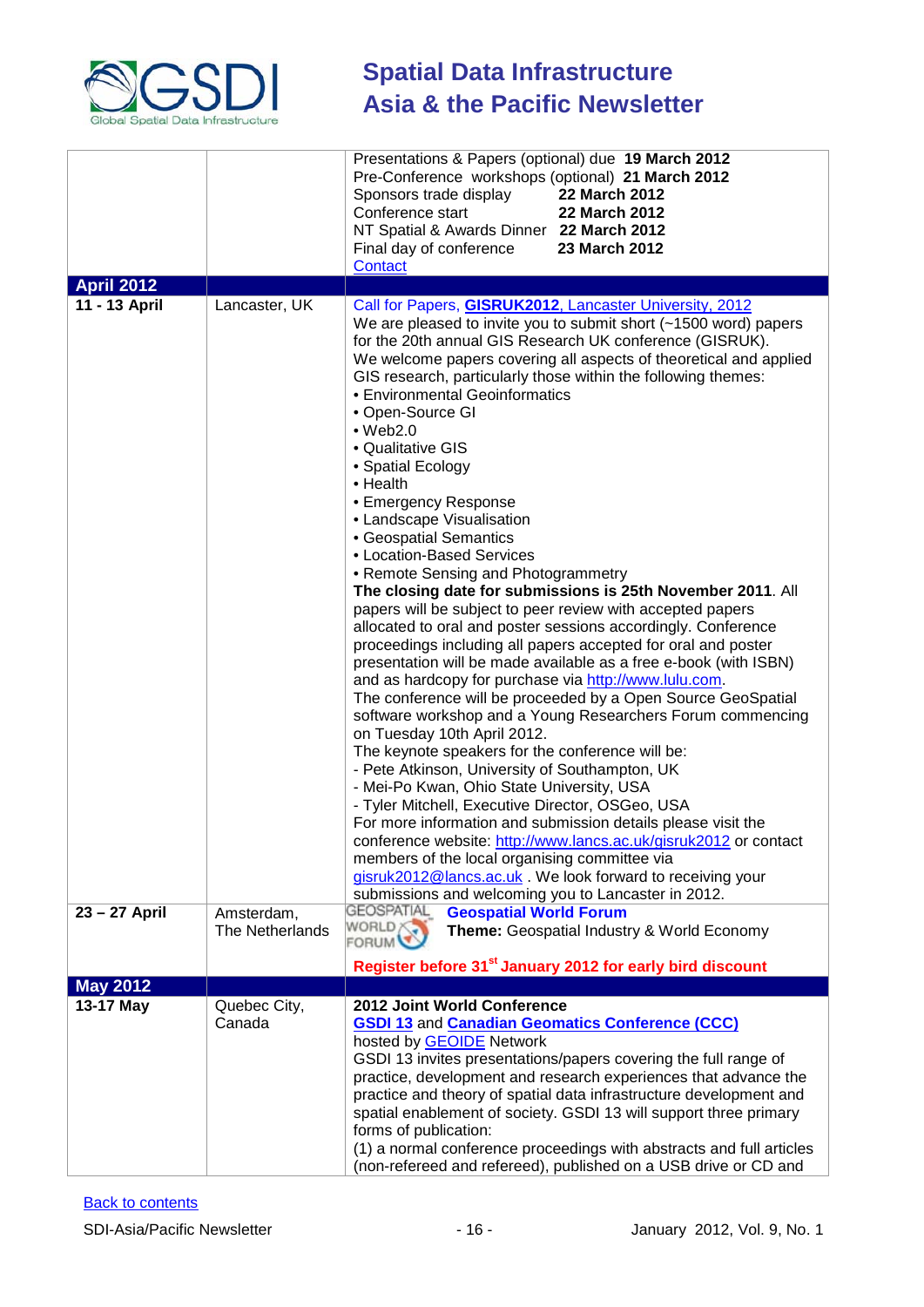

| 21-3 May          | Prague,                          | archived on the web,<br>(2) a pre-conference published book of fully refereed articles titled<br>"Spatially Enabling Government, Industry and Citizens: Research<br>and Development Perspectives" to be distributed to all conference<br>participants and archived on the web, and<br>(3) a post-conference special edition of the International Journal of<br>Spatial Data Infrastructures Research (IJSDIR) with full articles<br>selected from the proceedings and then fully refereed and revised<br>after the conference.<br>In addition, two separate calls arising from the joint conference are<br>being issued for chapter submissions to two additional books:<br>(1) "The Added Value of Scientific Networking: GEOIDE Network<br>Experiences" to be distributed to all conference participants (Call for<br>chapters at http://www.geoide.ulaval.ca/call-for-chapters.aspx), and<br>(2) "3DGeo Info Conference Proceedings" (Springer) to be mailed<br>after the conference to all 3DGeo Conference participants which<br>will be a single track on Wednesday and Thursday (Call at<br>http://www.3dgeoinfo2012.ulaval.ca/?page_id=48).<br><b>IMPORTANT LINKS</b><br>Conference Website: http://www.gsdi.org/gsdi13<br>Past GSDI World Conference<br>Proceedings:http://www.gsdi.org/gsdiConferences<br>Past open access Books affiliated with the<br>conference:http://www.gsdi.org/openaccessbooks<br>Other Important<br>Dates:http://www.gsdi.org/gsdiconf/gsdi13/dates.html<br><b>FOSS4G-CEE &amp; Geoinformatics</b> |
|-------------------|----------------------------------|---------------------------------------------------------------------------------------------------------------------------------------------------------------------------------------------------------------------------------------------------------------------------------------------------------------------------------------------------------------------------------------------------------------------------------------------------------------------------------------------------------------------------------------------------------------------------------------------------------------------------------------------------------------------------------------------------------------------------------------------------------------------------------------------------------------------------------------------------------------------------------------------------------------------------------------------------------------------------------------------------------------------------------------------------------------------------------------------------------------------------------------------------------------------------------------------------------------------------------------------------------------------------------------------------------------------------------------------------------------------------------------------------------------------------------------------------------------------------------------------------------------------------------------|
|                   | Czech Republic                   | Important dates:                                                                                                                                                                                                                                                                                                                                                                                                                                                                                                                                                                                                                                                                                                                                                                                                                                                                                                                                                                                                                                                                                                                                                                                                                                                                                                                                                                                                                                                                                                                      |
| "NEW"             |                                  | 1.1.2012<br>Call for papers & workshops<br>1.2.2012<br>Workshop submission deadline<br>1.3.2012<br>Papers submission deadline<br>15.2.2012 Confirmation of accepted workshops<br>15.3.2012 Confirmation of accepted papers<br>1.4.2012<br>Early bird registration deadline                                                                                                                                                                                                                                                                                                                                                                                                                                                                                                                                                                                                                                                                                                                                                                                                                                                                                                                                                                                                                                                                                                                                                                                                                                                            |
| 23-4 May<br>"NEW" | Taza, Morocco                    | International conference of GIS users, Taza GIS-Days 2012"<br>The Taza-GIS-Days symposium is being organized by the<br>Laboratory Natural Ressources and Environment of the<br>Polydisciplinary Faculty of Taza in collaboration with the Sidi<br>Mohamed Ben Abdellah University, Fez. Participants will have the<br>opportunity to learn about GIS through a series of presentations,<br>exhibitions and practical exercises presented by a distinguished                                                                                                                                                                                                                                                                                                                                                                                                                                                                                                                                                                                                                                                                                                                                                                                                                                                                                                                                                                                                                                                                           |
|                   |                                  | group of professionals.<br><b>Topics:</b><br>Development and Planning, Archaeology and History, Environment,<br>Water Resources Management, Remote sensing, Photogrammetry,<br>GPS, Natural Hazards, Mapping and Geology, Web application,<br>GIS and Open Sources, Geolocation and Network Interoperability<br>and Standards OGC<br>Deadline for abstracts submission: February 29, 2012<br><b>Contact</b>                                                                                                                                                                                                                                                                                                                                                                                                                                                                                                                                                                                                                                                                                                                                                                                                                                                                                                                                                                                                                                                                                                                           |
| <b>June 2012</b>  |                                  |                                                                                                                                                                                                                                                                                                                                                                                                                                                                                                                                                                                                                                                                                                                                                                                                                                                                                                                                                                                                                                                                                                                                                                                                                                                                                                                                                                                                                                                                                                                                       |
| 3-5 June          | Kuala<br>Terengganu,<br>Malaysia | <b>The International Conference on Informatics &amp; Applications</b><br>(ICIA2012)<br>The proposed conference on the above theme will be held at<br>University Sultan Zainal Abidin, Kuala Terengganu, Malaysia, From<br>June 3-5, 2012 which aims to enable researchers build connections<br>between different digital applications.<br><b>Important Dates</b>                                                                                                                                                                                                                                                                                                                                                                                                                                                                                                                                                                                                                                                                                                                                                                                                                                                                                                                                                                                                                                                                                                                                                                      |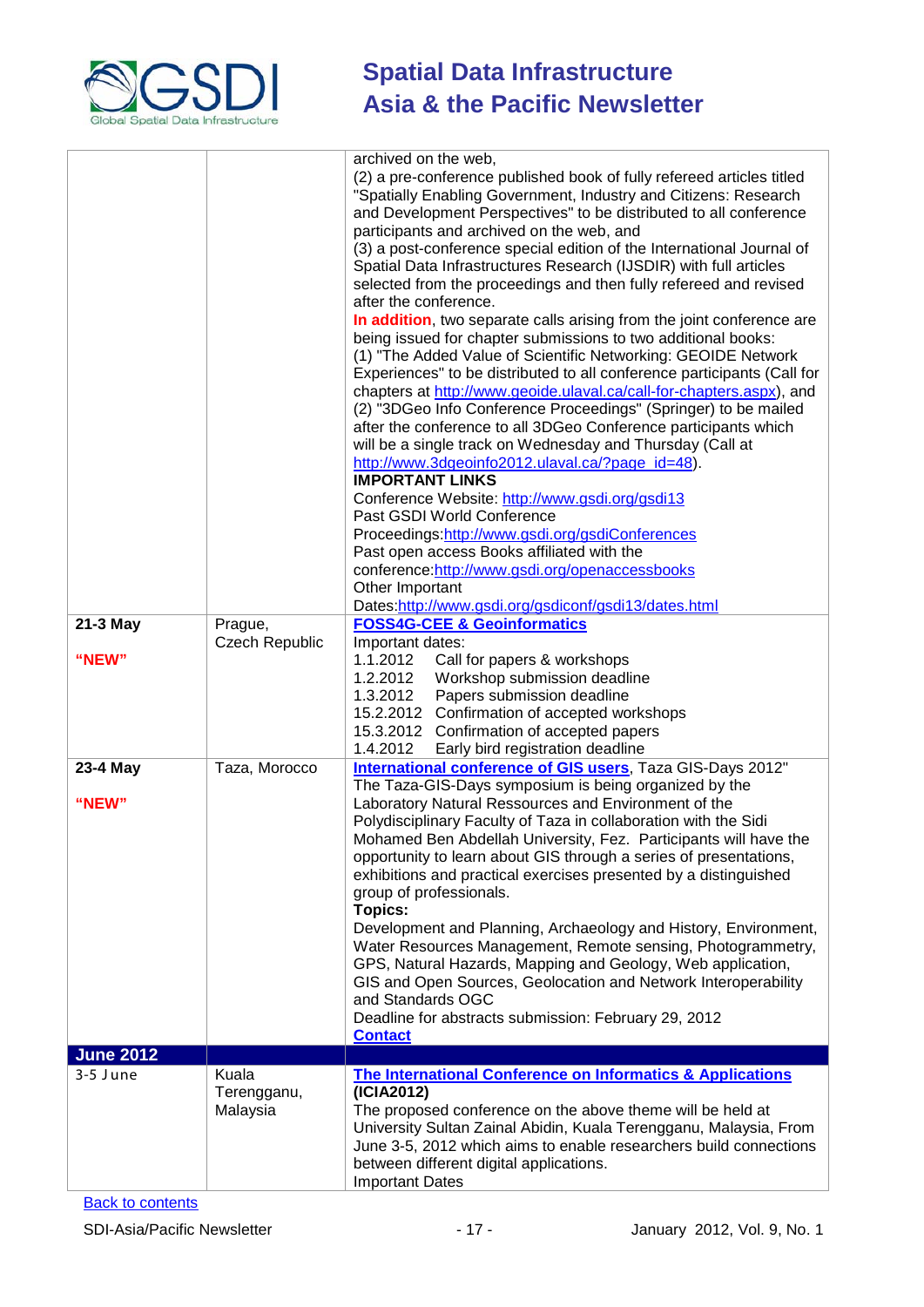

|                    |                  | ==============                                                                                                                           |  |
|--------------------|------------------|------------------------------------------------------------------------------------------------------------------------------------------|--|
|                    |                  | Submission Date: April 1, 2012                                                                                                           |  |
|                    |                  | Notification of acceptance: April 15, 2012                                                                                               |  |
|                    |                  | Camera Ready submission: May 2, 2012                                                                                                     |  |
| 4-7 June           | Las Vegas        | Registration: May 2, 2012<br><b>Hexagon 2012 conference.</b>                                                                             |  |
| $"$ NEW"           |                  |                                                                                                                                          |  |
| 15-17 June         | Hong Kong        | 20th International Conference on GeoInformatics                                                                                          |  |
|                    |                  | (GeoInformatics 2012)<br>Abstract/Paper submission deadline: 15 November 2011                                                            |  |
|                    |                  | In response to the increasing concerns on global changes and                                                                             |  |
|                    |                  | natural disasters, the 2012 conference theme is "Global Change,                                                                          |  |
|                    |                  | Adaptation and Risk Management". Earthquakes, floods, droughts,                                                                          |  |
|                    |                  | pollutions and many other natural and man-made disasters are                                                                             |  |
|                    |                  | severe threats to the mankind. Geoinformatic technologies shall                                                                          |  |
|                    |                  | play an essential roles to mitigate damages of the disasters. This<br>conference will provide an excellent opportunity for professionals |  |
|                    |                  | and students in the geographic information science area to                                                                               |  |
|                    |                  | exchange innovative ideas, discover cutting-edge technologies, and                                                                       |  |
|                    |                  | present inspiring applications. Meanwhile, 2012 will be the 20th                                                                         |  |
|                    |                  | Anniversary of the International Association of Chinese                                                                                  |  |
|                    |                  | Professionals in Geographic Information Sciences                                                                                         |  |
|                    |                  | (CPGIS, http://cpgis.org/) and its Annual Conference (the<br>GeoInformatics series), the organizing committee cordially invite           |  |
|                    |                  | geoinformatics professionals and scholars all around the world,                                                                          |  |
|                    |                  | review and celebrate our accomplishments and to develop our                                                                              |  |
|                    |                  | vision for the next 20 years.                                                                                                            |  |
| 25-30 June         | Istanbul, Turkey | <b>World GIS Summit</b>                                                                                                                  |  |
|                    |                  | "The World GIS Summit" has been postponed to June 25-30,<br>2012."                                                                       |  |
| <b>July 2012</b>   |                  |                                                                                                                                          |  |
| 23-27 July         | San Diego,       | <b>Esri International User Conference</b>                                                                                                |  |
|                    |                  | <b>Now Accepting Presentation Submissions</b>                                                                                            |  |
|                    | <b>USA</b>       | Participation from the GIS community makes the Esri International                                                                        |  |
|                    |                  | User Conference (Esri UC) < http://www.esri.com/events/user-<br>conference/index.html > much more than just another technology           |  |
|                    |                  | user conference. It's a place to collaborate with your colleagues                                                                        |  |
|                    |                  | and get inspired by their work.                                                                                                          |  |
|                    |                  | What do you know that could help others make the most of                                                                                 |  |
|                    |                  | ArcGIS? Here's your chance to share tips, strategies, and                                                                                |  |
|                    |                  | accomplishments with fellow GIS professionals. Both new and<br>seasoned ArcGIS users are encouraged to submit presentation               |  |
|                    |                  | abstracts for consideration. Of particular interest are proposals                                                                        |  |
|                    |                  | related to:                                                                                                                              |  |
|                    |                  |                                                                                                                                          |  |
|                    |                  | Applying ArcGIS to new problems in innovative ways                                                                                       |  |
|                    |                  | Leveraging new capabilities of ArcGIS 10                                                                                                 |  |
|                    |                  | Extending your GIS to a broader audience through web and                                                                                 |  |
|                    |                  | mobile applications<br>Driving GIS advancements in your industry                                                                         |  |
|                    |                  | Collaborating inside and outside your organization to increase                                                                           |  |
|                    |                  | efficiency, share data, and maximize geospatial resources                                                                                |  |
|                    |                  | Review the session topics to see how your contribution can fit into                                                                      |  |
|                    |                  | this year's agenda.<br>Abstract submission deadline: 4 November, 2011.                                                                   |  |
|                    |                  | Submit Your Abstract at http://www.esri.com/events/user-                                                                                 |  |
| <b>August 2012</b> |                  | conference/participate/presentations.html                                                                                                |  |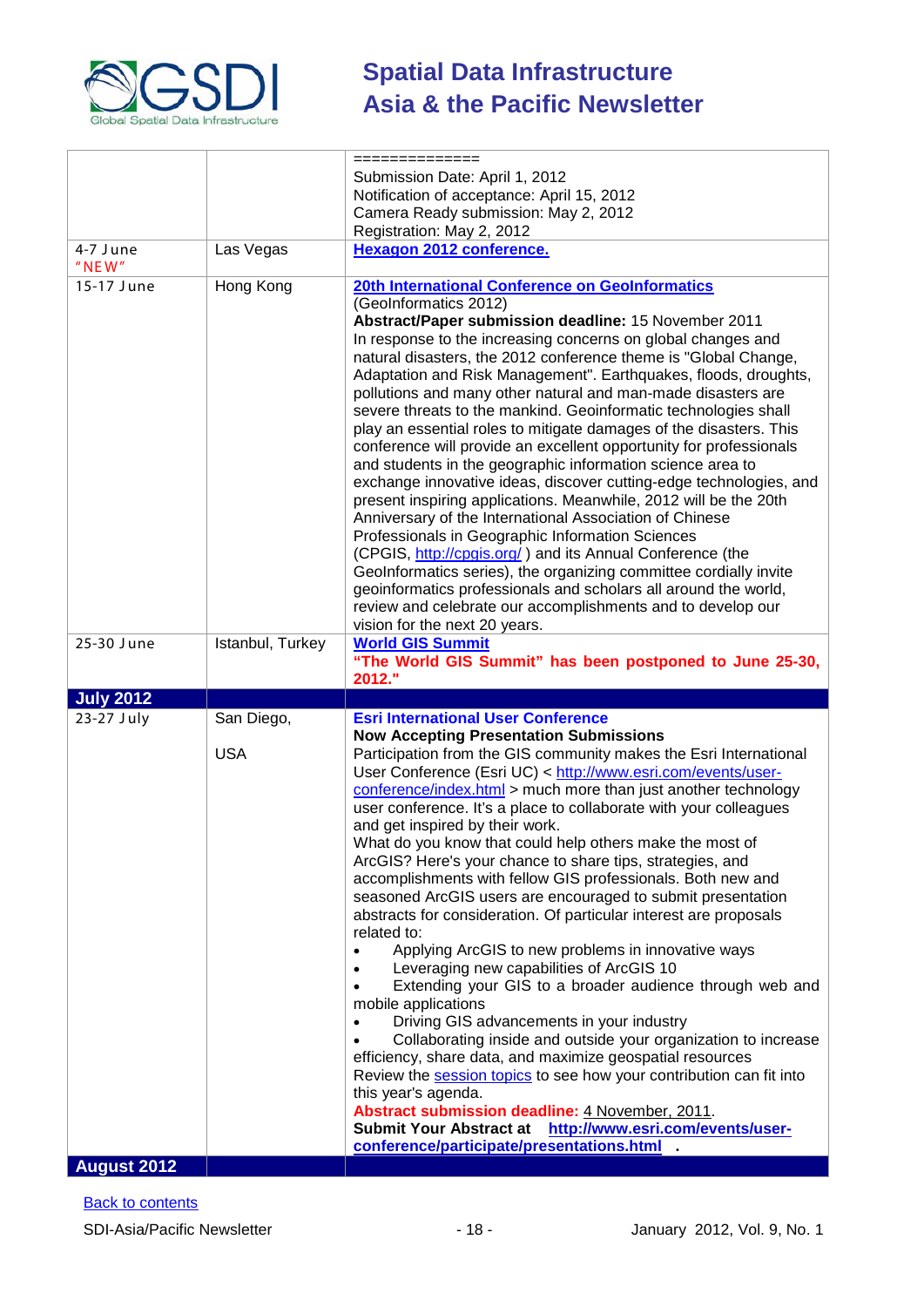

| 25 August -<br>1 September | Melbourne,<br>Australia | <b>XXII International Society for Photogrammetry &amp; Remote</b><br><b>Sensing Congress</b><br>Email: isprs2012@icms.com.au                                                                                                                                                                                                                                                                                                                                                                                                                                                                                                                                                                                                                                                                                                                                                                                                                                                                                                                                                                                                                                                                                                                                                                                                                                                                                                                                                                                                                                                                                                                                                                                                                                                                                                                                                                                                                                                                                                                                                                                                                                                                                             |
|----------------------------|-------------------------|--------------------------------------------------------------------------------------------------------------------------------------------------------------------------------------------------------------------------------------------------------------------------------------------------------------------------------------------------------------------------------------------------------------------------------------------------------------------------------------------------------------------------------------------------------------------------------------------------------------------------------------------------------------------------------------------------------------------------------------------------------------------------------------------------------------------------------------------------------------------------------------------------------------------------------------------------------------------------------------------------------------------------------------------------------------------------------------------------------------------------------------------------------------------------------------------------------------------------------------------------------------------------------------------------------------------------------------------------------------------------------------------------------------------------------------------------------------------------------------------------------------------------------------------------------------------------------------------------------------------------------------------------------------------------------------------------------------------------------------------------------------------------------------------------------------------------------------------------------------------------------------------------------------------------------------------------------------------------------------------------------------------------------------------------------------------------------------------------------------------------------------------------------------------------------------------------------------------------|
| <b>September</b><br>2012   |                         |                                                                                                                                                                                                                                                                                                                                                                                                                                                                                                                                                                                                                                                                                                                                                                                                                                                                                                                                                                                                                                                                                                                                                                                                                                                                                                                                                                                                                                                                                                                                                                                                                                                                                                                                                                                                                                                                                                                                                                                                                                                                                                                                                                                                                          |
| 9-14 September             | Ticino,<br>Switzerland  | 11th NCCR Climate Summer School, 2012<br>The NCCR Climate, Switzerland's Centre of Excellence in Climate<br>and Climate Impact Research, invites young scientists to join<br>leading climate researchers in a scenic southern Swiss Alpine<br>setting on the occasion of the 11th International NCCR Climate<br>Summer School 2012.<br>The Summer School is focusing on the theme "the water cycle in a<br>changing climate". This theme has been chosen due to its<br>paramount importance in terms of both scientific challenges and<br>pressing societal concerns. The specific topics to be addressed<br>include:<br>Observed variations of the water cycle.<br>Physical processes governing the hydrological response to<br>climate change,<br>Scenarios of the water cycle in a changing climate,<br>Anticipated impacts.<br>The Summer School invites young researchers from all fields of<br>climate research. The courses cover a broad spectrum of climate<br>and climate impact research issues and foster cross-disciplinary<br>links. Each topic includes keynote plenary lectures and workshops<br>with in-depth discussion in smaller groups. All summer school<br>participants present a poster of their research and there will be<br>ample opportunity for discussion.<br>The Summer School is open to young researchers (PhD students<br>and Post-Docs) worldwide. Participation is highly competitive and<br>will be limited to a maximum of 70. The registration fee (1400 CHF)<br>includes half board accommodation, excursion and teaching<br>material. A small number of grants will be available for students<br>from developing countries (i.e. non-OECD countries).<br><b>Deadline for applications: 20 December 2011. Successful</b><br>applicants will be notified in February 2012. Detailed information<br>and the application form are available at<br><http: 2012="" summer_school="" www.nccr-climate.unibe.ch=""></http:> .<br>Contact: University of Bern, NCCR Climate Management Centre,<br>Zähringerstrasse 25, CH-3012 Bern, Switzerland, mailto:<br><nccr-climate@oeschger.unibe.ch><br/>Telephone +41 31 631 31 45, Telefax +41 31 631 43 38.</nccr-climate@oeschger.unibe.ch> |
| October 2012               | Morocco                 | 10th biennial International Conference of the African                                                                                                                                                                                                                                                                                                                                                                                                                                                                                                                                                                                                                                                                                                                                                                                                                                                                                                                                                                                                                                                                                                                                                                                                                                                                                                                                                                                                                                                                                                                                                                                                                                                                                                                                                                                                                                                                                                                                                                                                                                                                                                                                                                    |
|                            |                         | <b>Association of Remote Sensing of the Environment (AARSE)</b>                                                                                                                                                                                                                                                                                                                                                                                                                                                                                                                                                                                                                                                                                                                                                                                                                                                                                                                                                                                                                                                                                                                                                                                                                                                                                                                                                                                                                                                                                                                                                                                                                                                                                                                                                                                                                                                                                                                                                                                                                                                                                                                                                          |
| 2014                       |                         |                                                                                                                                                                                                                                                                                                                                                                                                                                                                                                                                                                                                                                                                                                                                                                                                                                                                                                                                                                                                                                                                                                                                                                                                                                                                                                                                                                                                                                                                                                                                                                                                                                                                                                                                                                                                                                                                                                                                                                                                                                                                                                                                                                                                                          |
|                            | Malaysia                | Malaysia will be hosting the (International Federation of Surveyors)<br>FIG Congress in 2014. The decision was taken at the recently<br>concluded FIG Congress 2010 in Sydney, Australia.                                                                                                                                                                                                                                                                                                                                                                                                                                                                                                                                                                                                                                                                                                                                                                                                                                                                                                                                                                                                                                                                                                                                                                                                                                                                                                                                                                                                                                                                                                                                                                                                                                                                                                                                                                                                                                                                                                                                                                                                                                |